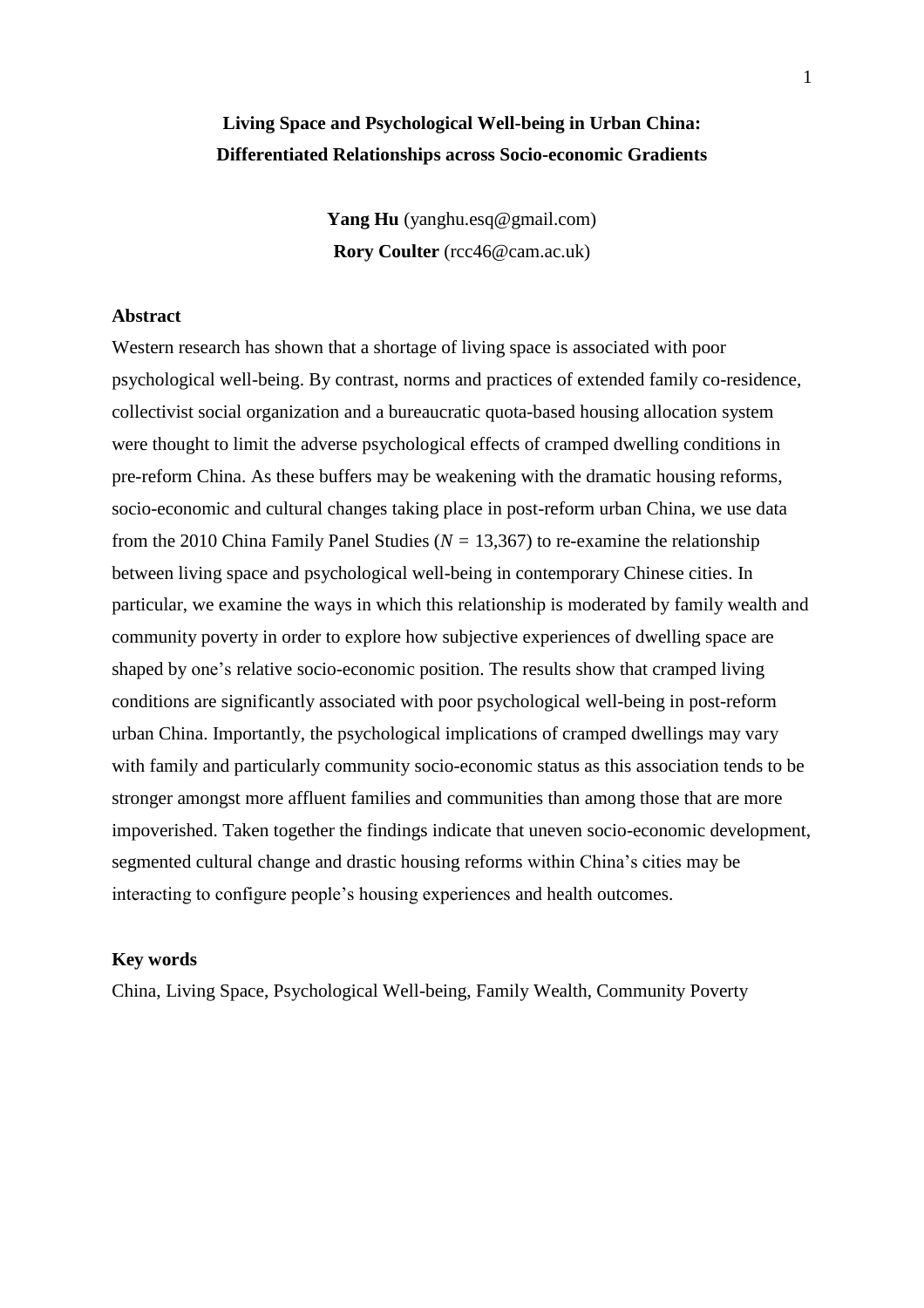#### **1. INTRODUCTION**

Article 25 of the 1948 United Nations Universal Declaration of Human Rights asserts that access to suitable housing is crucial for human well-being. A basic requirement of suitable housing is adequate living space and in many countries "overcrowded" conditions are taken to indicate housing deprivation (Filandri and Olagnero, 2014). Decades of Western research have indicated that a shortage of dwelling space adversely affects psychological well-being (Booth, 1976; Evans and Lepore, 1992; Evans et al., 2003; Gove et al., 1983). In contrast, norms and practices of multigenerational co-residence and collectivist social organization were traditionally thought to limit the links between living space and psychological well-being in pre-reform China, as people valued living with extended families and aligned their space expectation with this distinctive cultural preference (Booth, 1976; Fuller et al., 1993; Huang, 2003; Silverstein et al., 2006). These discrepant findings from Western research and pre-reform China indicate that dwelling space expectations, experiences and psychological responses to housing conditions are subjective, relatively determined and contingent on contextual circumstances (Arku et al., 2011).

In 1978 China's economic reforms instigated a period of dramatic social and cultural upheaval by transforming the economy from centralized state control into a market-oriented system. In post-reform urban China, collective socialist ideals and patrilocal traditions are in decline (Cheung and Kwan, 2009; Hu, 2016), while individualism is rapidly rising (Yan, 2009). This may have weakened the cultural preference for collective living arrangements and extended family coresidence—most notably among the urban affluent (Hu, 2016)—thus propelling increased demands for personal space. Meanwhile, China's population growth, urbanization and mass rural-to-urban migration have led to soaring population density and intensified housing pressure in urban areas (Cui et al., 2015; Huang, 2003). There is good reason to believe that these contextual changes may have significantly re-configured people's relative space expectations and access to dwelling space, which could have uneven psychological consequences across the urban population. The first objective of this research is therefore to re-examine how living space is associated with psychological well-being in post-reform urban China.

Although many studies concentrate on the population-level links between living space and psychological well-being (Dunn, 2002; Dunn and Hayes, 2000; Evans et al., 2003), differential access to resources and the context dependent nature of housing expectations and opportunities mean that psychological responses to living space could vary with individual and community socio-economic position. This variation is important because China now has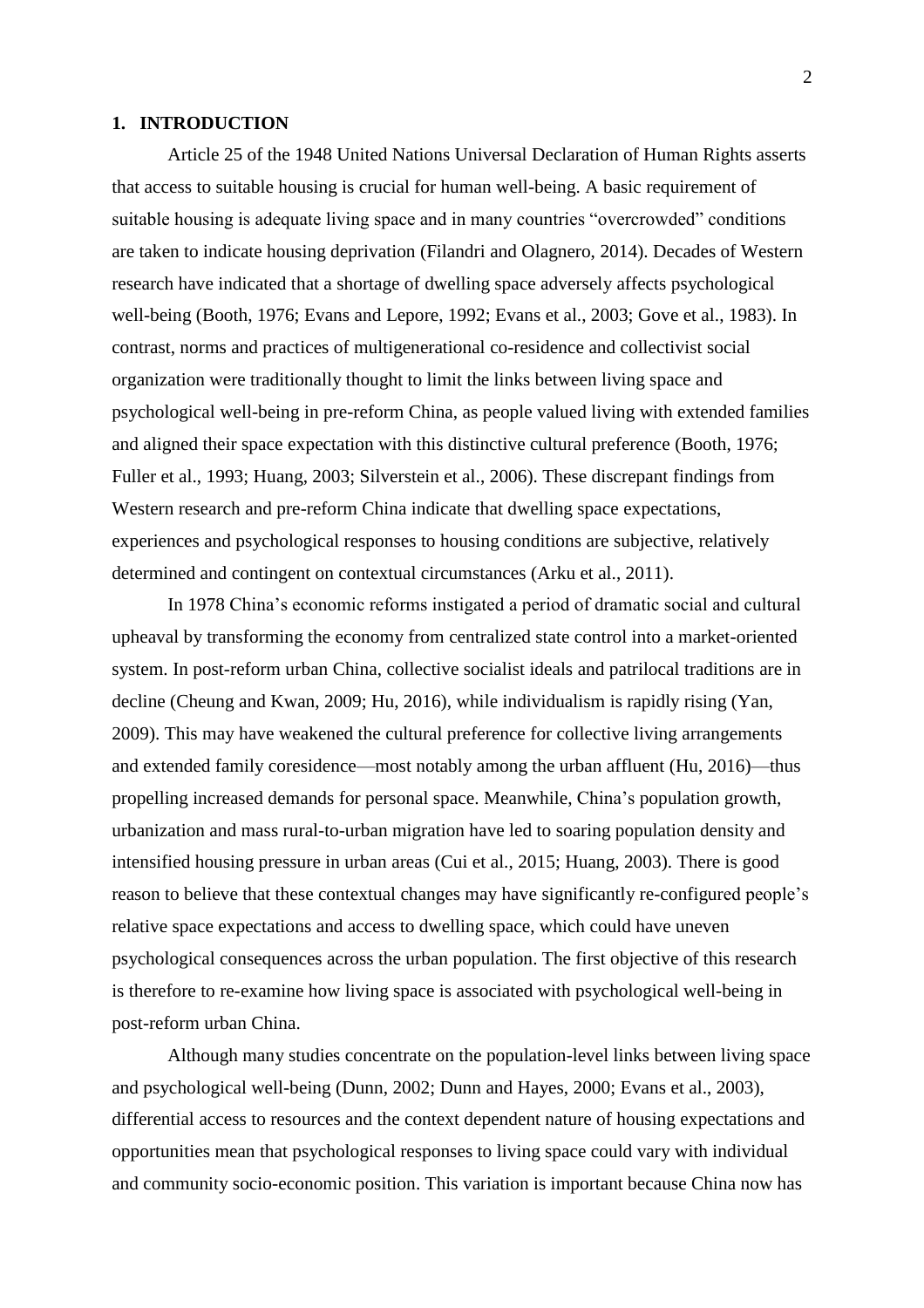one of the highest levels of family wealth disparity in the world (Xie and Jin, 2015). The country's rapid yet uneven economic growth and urbanization has also led to an uneven spread of poverty across neighborhood communities and the emergence of urban "ghettoes" (Wang, 2004).

Differences in family and community socio-economic position may influence people's psychological responses to living space because ideals and practices pertaining to collective social organization and extended family coresidence are detraditionalized to varying degrees along the socio-economic ladder (Hu, 2016; Yan, 2009). This uneven detraditionalization means that living arrangement preferences and dwelling space expectations may vary across the socio-economic spectrum (Hu, 2016; Yan, 2009), particularly as people normalize such expectations with reference to others living in the same community. At the same time, the transition from a quota-based housing system to a more privatized and commodified housing market means that living space is increasingly tied to purchasing power (Chen and Gao, 1993; Cui et al., 2015; Huang, 2003; Huang and Li, 2014). This may generate differentiated space expectations and give rise to distinct housing contraints which could have heterogeneous psychological implications across socioeconomic gradients. Our second objective is therefore to assess whether the relationship between living space and psychological well-being varies with the socio-economic status of families and communities.

We limit our focus to urban China because Chinese cities are at the forefront of housing reforms as well as socio-economic and cultural changes. Moreover, the pressure to accommodate more than 160 million rural-to-urban migrants every year (China National Bureau of Statistics, 2013) means that the Chinese population is rapidly urbanizing and this shift is placing great strain on housing resources in Chinese cities (Chen et al., 2011). By concentrating on urban China we aim to shed new light on the relative and context dependent nature of "crowding" as is subjectively experienced by individuals from distinct socioeconomic strata.

#### **2. BACKGROUND**

## **2.1 Living Space and Psychological Well-being**

Western research has long suggested that cramped living conditions may adversely affect psychological well-being and other health outcomes (Conley, 2001; Gove et al., 1983). Several mechanisms may explain the association between cramped living conditions and poor psychological well-being (Arku et al., 2011; Dunn, 2002). Conley (2001) posits that cramped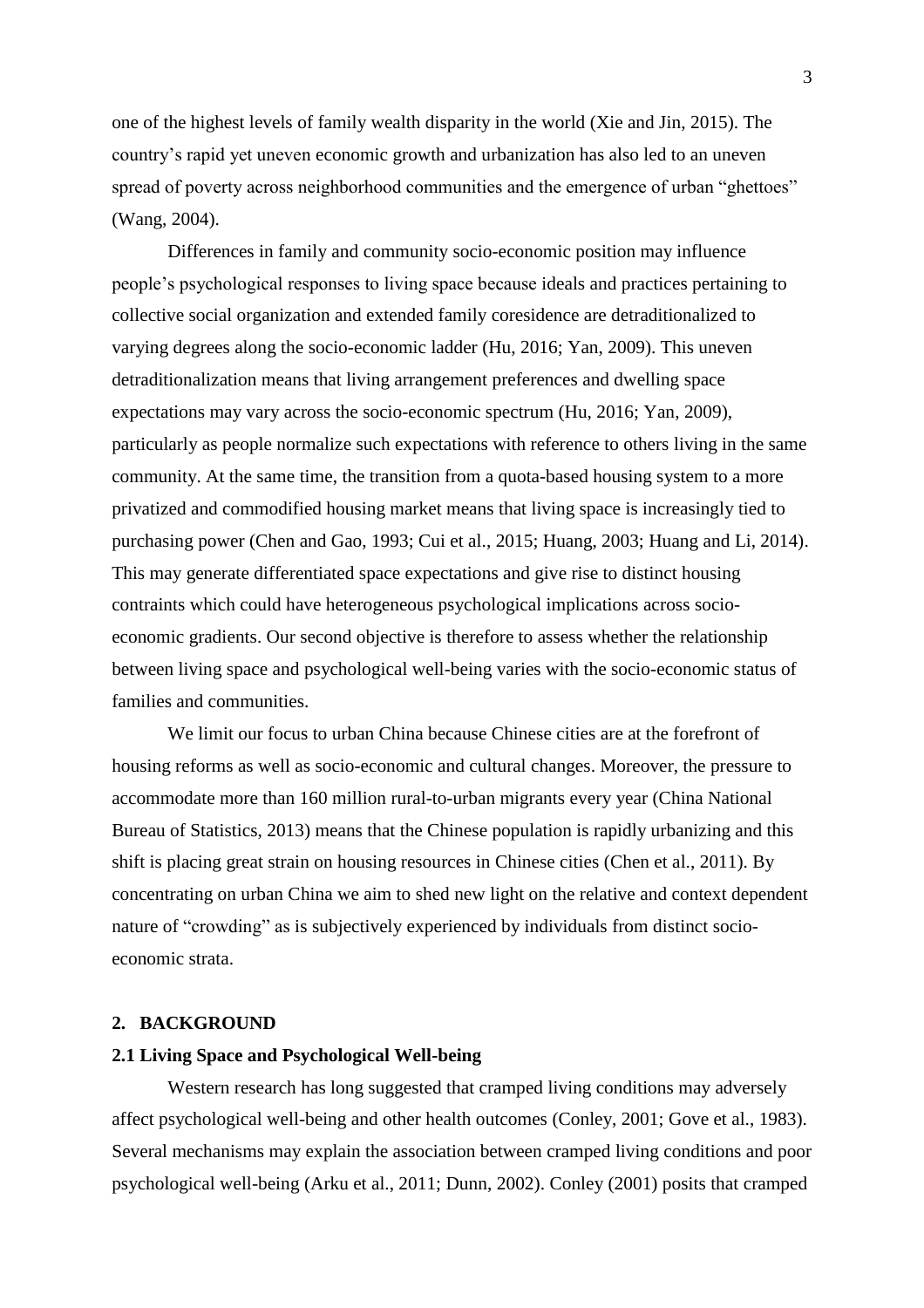living conditions could lower well-being by reducing privacy, generating stress, disrupting sleep patterns or daily routines and making it harder to have fulfilling family and social interactions. On a more symbolic level, in affluent communities and societies a lack of living space may also act as an unwelcome social signifier of poverty and an inability to meet mainstream consumption norms (Filandri and Olagnero, 2014). Finally, the association between limited space and poor psychological well-being could be a correlated consequence of the other forms of housing deprivation that are disproportionately experienced by poor households living towards the bottom end of housing markets. These could include affordability problems, a lack of basic dwelling facilities, poor housing conditions or an undesirable local environment.

Although dwellings play an important role in processes of family formation and patrilineal inheritance in Chinese society, where the homeownership rate is as high as 90 per cent (Xinhua, 2013), in the pre-reform period there was little evidence that cramped dwellings were linked to poor psychological well-being (Booth, 1976). This discrepancy with Western research was attributed to several psychological "buffering" processes. In part, the lack of a clear association between living space and psychological well-being was ascribed to the collective organization of Chinese society in terms of widespread multigenerational coresidence and close-knit kinship and family ties (Booth, 1976; Cheng et al., 2014; Wang, 2004). Moreover, it was believed that crowded dwellings and a lack of privacy were normalized in East Asian societies with high population densities (Fuller et al., 1993; Huang, 2003). These factors were thought to act as psychological buffers by lowering space expectations and making living space less influential in assessments of well-being. This lowered the chances that people's housing experiences would fail to live up to their expectations and limited the psychological consequences of cramped housing conditions.

In 1978, widespread reforms marked the beginning of China's transition from a statecontrolled centralized economy to a market system. The reforms have proceeded especially rapidly in urban areas where amongst other changes there has been a marked transition in the socio-economic profiles of families and communities. In the post-reform era, several contextual changes may be weakening the traditional buffers protecting people from the adverse psychological effects of cramped dwellings. First, population growth from 0.98 billion to 1.40 billion between 1980 and 2015 and mass urbanization have led to a substantial increase in urban population densities (Cheng et al., 2014; Wang, 2004). At the same time, the relaxation of *hukou* policy (the household registration system that once prohibited rural residents' mobility up the urban chain) in the 1980s has led to phenomenal rural-to-urban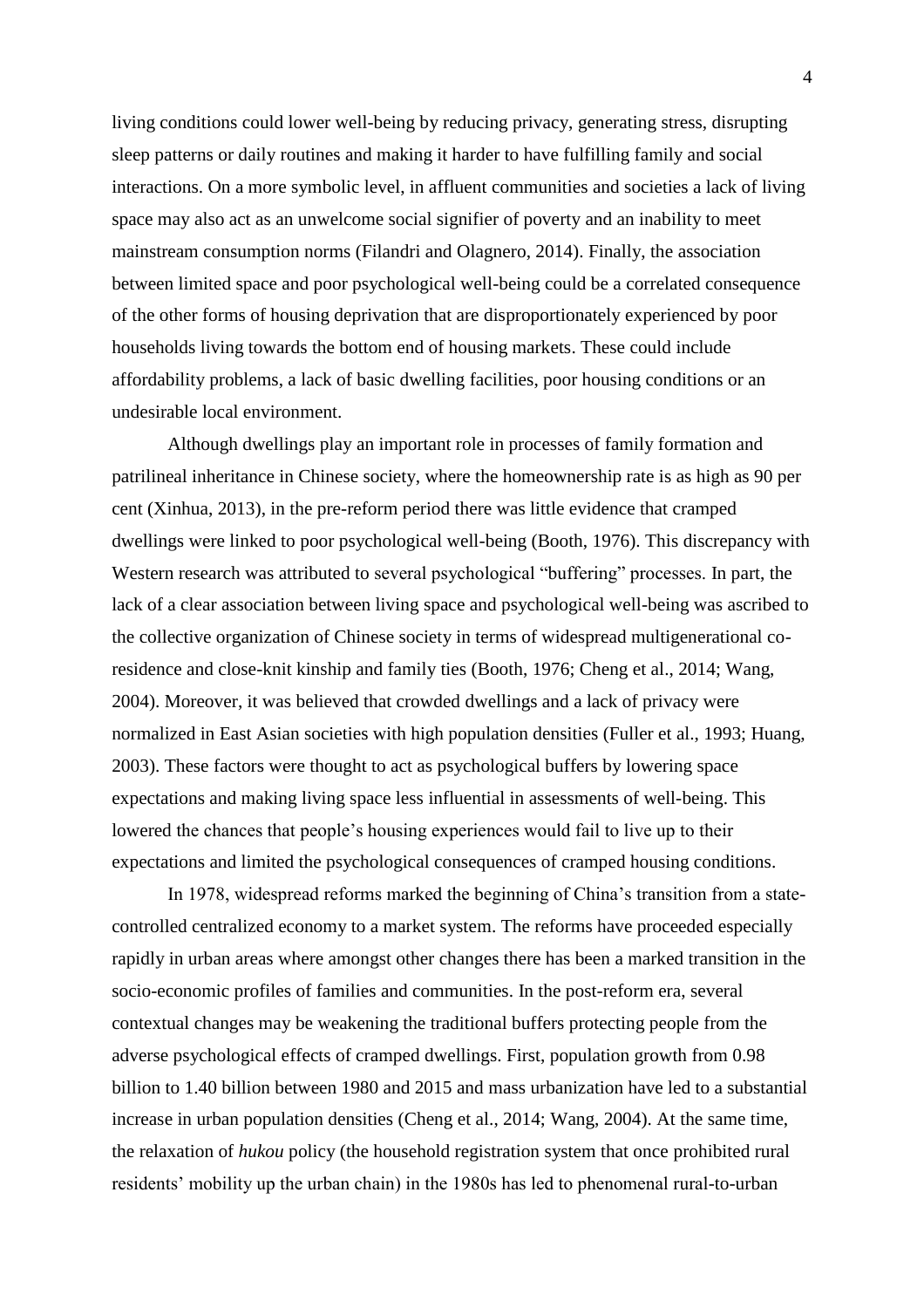migration (Chan and Zhang, 1999). In 2012, more than 160 million rural Chinese had migrated to urban areas (China National Bureau of Statistics, 2013), adding severe pressure to the country's crowded urban centers where many people now live in very cramped conditions (Cui et al., 2015).

New patterns of dwelling preference and space expectation may also have been created by the structural and ideational changes in urban Chinese families that have occured in the post-reform era (Hu, 2016). A rising tide of individualization has been accompanied by a shift from multigenerational co-residence to the nuclear family model (Cheung and Kwan, 2009; Yan, 2009). Moreover, as China's economic reforms exposed urban and coastal areas to the influence of Western culture, individual space and personal privacy have become more respected, while the influence of collectivism and familism has declined (Yan, 2009). Overall, given these social and cultural changes we would expect a relatively limited access to living space to be associated with worse psychological well-being in post-reform urban China. This leads to our first hypothesis:

*Hypothesis 1: Lower access to living space is associated with lower psychological well-being in post-reform urban China.*

#### **2.2 Differentiated Associations across Socio-economic Gradients**

Much prior research examines the population-level links between living space and psychological well-being (Arku et al., 2011; Dunn, 2002). This approach overlooks the highly *relative* and contextually conditioned nature of perceptions of normal or adequate living space and thus neglects the *subjective* dimension of housing expectations and experiences. Although Sundstrom (1978, 32) defined "crowding" as "a state of psychological stress that sometimes accompanies high population density [in the household]", what is considered "high population density" or alternatively a lack of living space may not be the same for everyone. In this view psychological distress occurs when there is a *relative mismatch* between one's normative space expectation and the space one can access (Dunn, 2002; Dunn and Hayes, 2000). As a result, assessments of dwelling space sufficiency could vary geographically and across social groups with the varying preferences people have and the distinct points of reference they use to define their expectations (Baum, 1978; Fuller et al., 1993).

To help formulate hypotheses about how family and community socio-economic position may moderate the relationship between dwelling space and psychological well-being, we first devise a conceptual framework that emphasizes the relative and contextually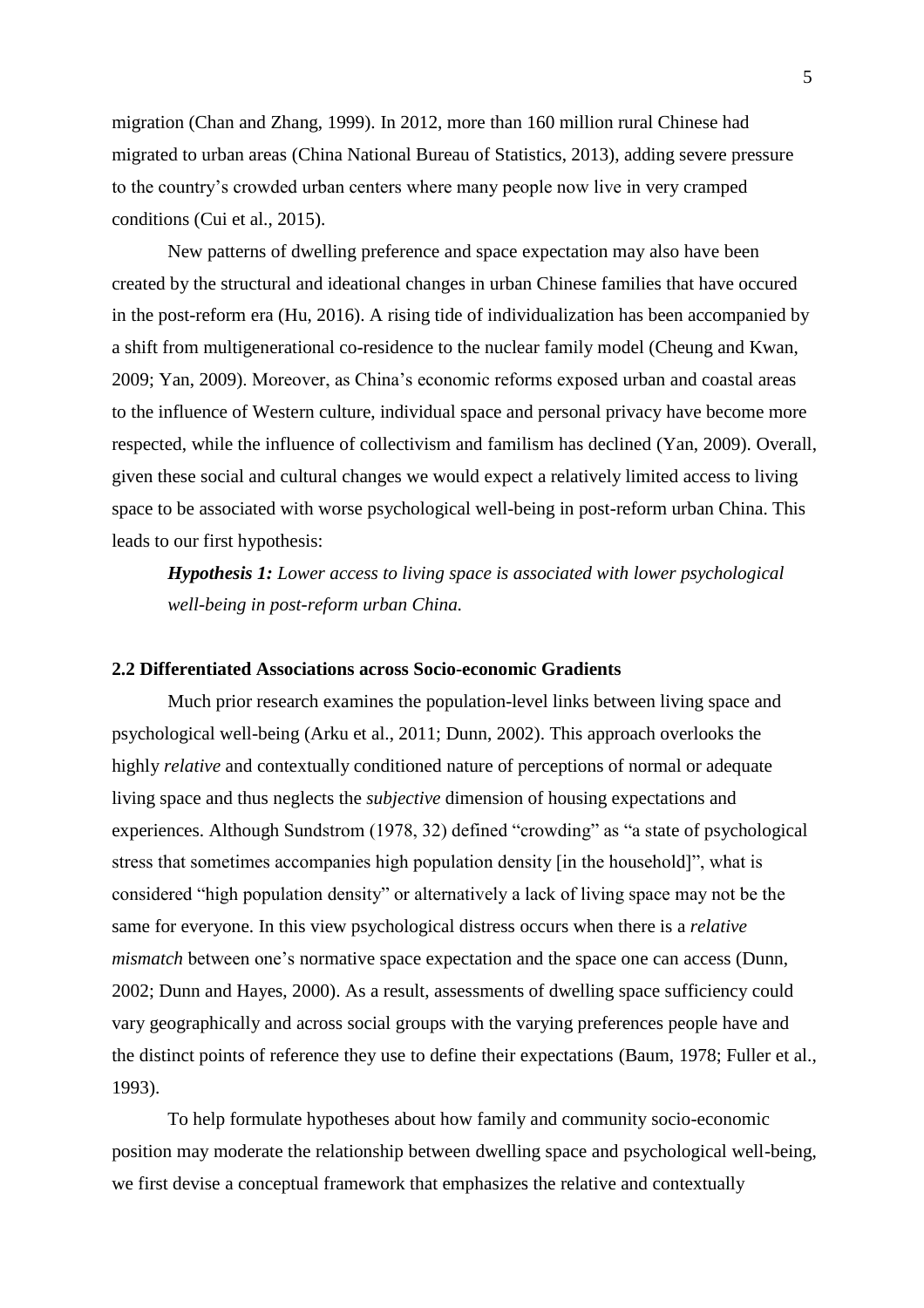conditioned construction of space expectations and experiences. In this framework individuals hold relatively unconstrained space desires which are shaped by the ways in which housing requirements are formulated and evaluated within the context of distinct cultural preferences such as patrilocal traditions. The likelihood of realizing these desires is then self-reflexively assessed through considerations of resource access and the availability and affordability of housing, leading individuals to adapt their desire into a more constrained but more realistic space expectation (Coulter et al., 2011). Crucially, the translation of space desires into space expectations is a relational process as expectations are constructed, validated and normalized through interactions and comparisons with similar others (Fuller et al., 1993; Hagerty and Veenhoven, 2003). As housing is an important life domain, fulfilling these space expectations then becomes important for psychological well-being.

In the pre-reform period, housing was allocated based on occupational rank; and despite some social gradation in dwelling space, the quota-based allocation system largely followed socialist egalitarian ideals (Huang, 2003; Huang and Li, 2014). This means that individuals were unlikely to have space expectations that exceeded their allocated quota. This changed in 1988 when a national housing reform forcibly transformed China's welfareoriented housing system into a more privatized and commodified part of the market economy (Chen and Gao, 1993). The deinstitutionalization of the quota-based system and the commodification of housing have opened up new housing options and allowed for inflation of space expectations (Huang and Li, 2014). The reforms also mean that both expectations of and access to living space are increasingly tied to command of socio-economic resources (Li, 2000; Huang and Li, 2014). Meanwhile, China's economic reform also entailed accruing socio-economic disparities as well as divergent cultural preferences between the affluent and the impoverished (Hu, 2016; Xie and Hu, 2014; Xie and Jin, 2015). This means that relative socio-economic position could play an increasingly crucial role in the construction of space expectations, thereby generating differences in how people from across the socio-economic spectrum respond psychologically to given quantities of dwelling space (Chen and Gao, 1993; Li, 2000; Wu et al., 2012).

On the one hand, affluent people are more likely to endorse a cultural preference for personal space and thus expect to live in a more spacious dwelling as they are more exposed to ideals of individualism and have less adherence to traditional conventions of multigenerational co-residence (Martin, 1990; Yan, 2009). Their command of socioeconomic resources and thus purchasing power could also fuel consumption expectations (Cheng et al., 2014; Huang, 2003; Huang and Jiang, 2009; Li, 2000), which may be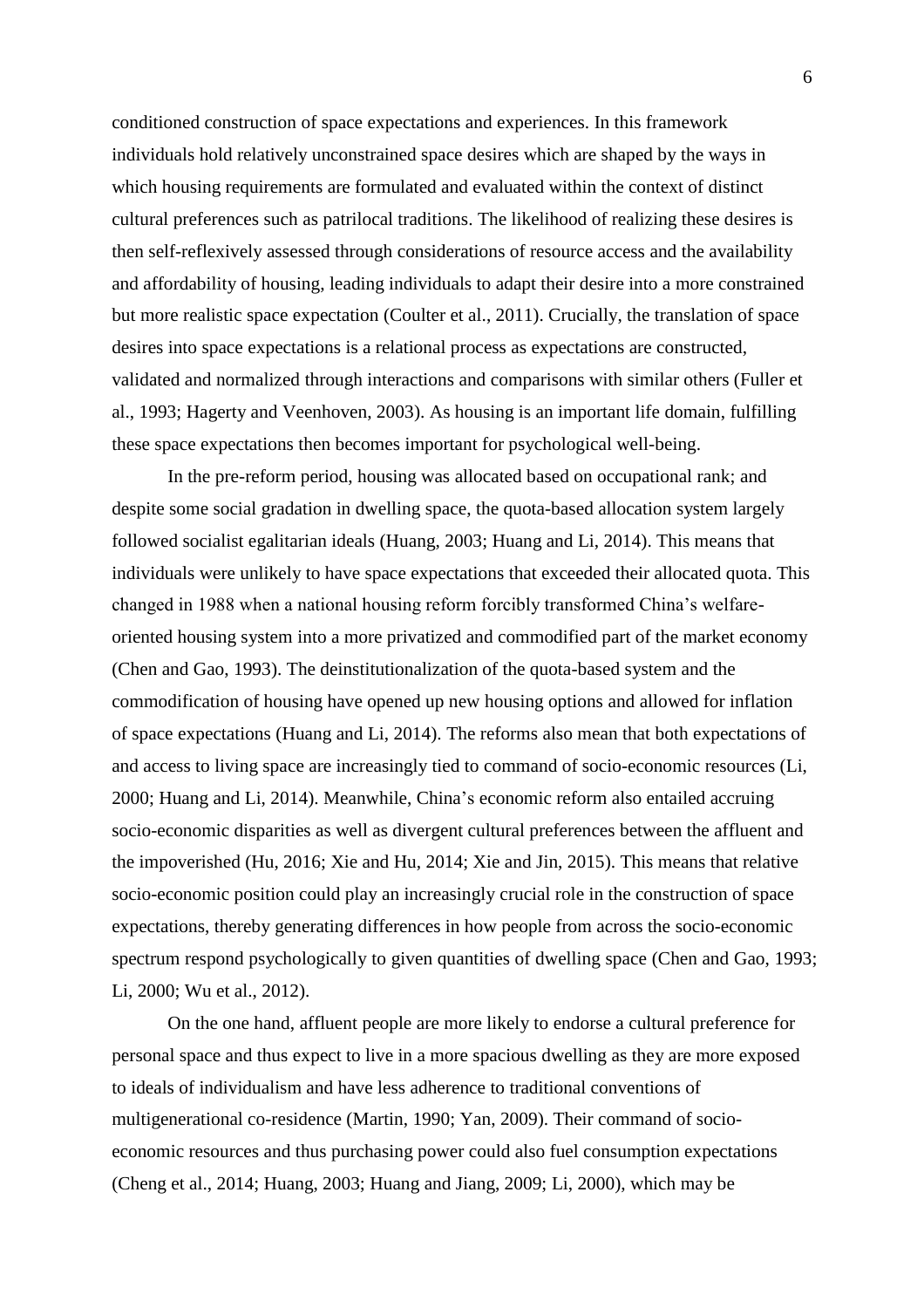reinforced and normalized by exposure to like-minded peers with spacious dwellings (Hagerty and Veenhoven, 2003). As in developed Western societies, amongst the affluent housing may thus be a source of social status, with spacious homes signalling symbolic success.

However, in many cases it may be tricky for affluent families to fulfil their space expectations. Juggling multiple housing priorities such as location, neighborhood environment, public facilities such as school, medical centers and transport means that the affluent will often have to trade acquiring dwelling space off against a desire to obtain other dwelling attributes (Wang and Li, 2004; Yuan and Hamori, 2014). Nevertheless, accepting less space in order to obtain other valued dwelling attributes might not diminish their actual space preferences and expectations (Wang and Li, 2004). The practical constraints imposed by costly housing markets therefore mean that many affluent individuals may be unable to satisfy their space expectations, potentially triggering adverse psychological consequences.

On the other hand, people who are less well-off are less affected by the rhetoric of individualization (Yan, 2009) and more often retain a traditional cultural preference for collective living arrangements and multigenerational co-residence (Cheung and Kwan, 2009). This could make housing conditions less relevant for their psychological well-being and mean that although the poor tend to live in cramped dwellings, their seemingly "objective" need for more dwelling space may not translate into high subjective space expectations. Moreover as reported by Whyte (2010), Chinese people perceive it to be an individual rather than institutional responsibility to cope with social inequalities by adjusting one's expectations and working one's own way up the socio-economic ladder. As a result, the impoverished may hold themselves to be responsible for their own living conditions. This could mean they actively align their space expectations with their limited socio-economic means in order to avoid the harmful cognitive dissonance generated by a limited ability to access spacious dwellings (Arku et al., 2011; Booth, 1976; Festinger, 1962; Fuller et al., 1993). Therefore despite practical constraints, it is less likely that poor people's housing experiences will fail to meet their space expectations when compared with the affluent. We therefore hypothesize:

*Hypothesis 2: The association between living space and psychological well-being is stronger amongst people from affluent families than those from more impoverished families.*

Crucially, socio-economic disparities are not only an individual-level phenomenon in post-reform urban China. The country's rapid urbanization, housing market reforms and the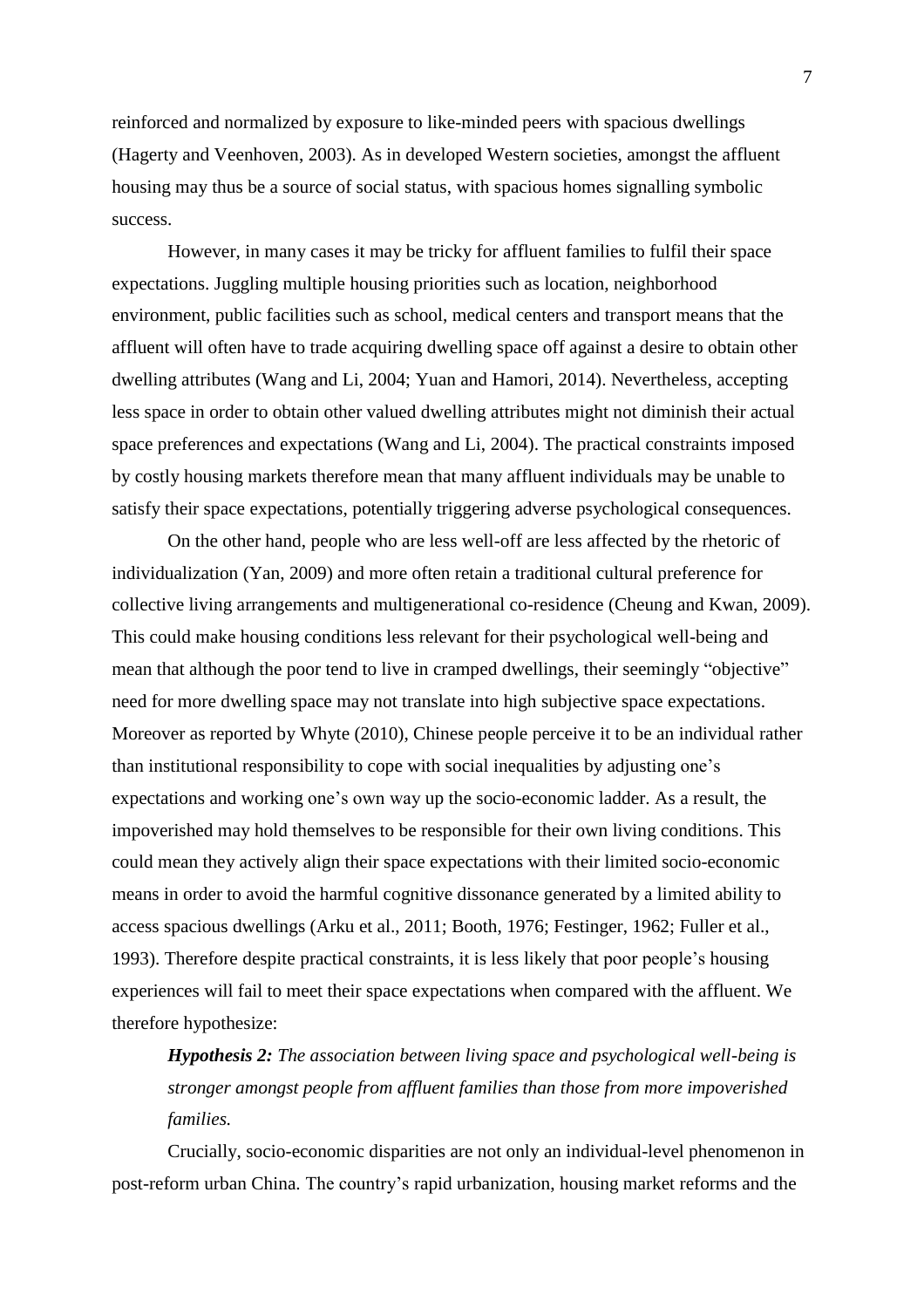establishment of new commercial-housing districts in large cities have also led to a spatial segregation of poverty and affluence at the community level—most visibly through the rise of poverty-stricken neighborhoods (Wang, 2007; Wang, 2004). As housing expectations are context dependent and relationally shaped by local peer group interactions, these differences in neighborhood socio-economic status could moderate how people respond psychologically to dwelling space.

In impoverished neighborhoods, access to spacious dwellings is constrained by limited stock and a lack of financial resources to move to better-off neighbourhoods. This could lead residents to downgrade their space expectations to avoid the harmful cognitive dissonance that could result if their expectations cannot be fulfilled. Moreover, limited living space may also have few psychological implications for people from impoverished communities because they have relatively low space expectations as they construct and normalize their expectations in relation to others from the same community who live in similarly cramped dwellings.

By contrast, the well-being of people from affluent communities may be more tied to their living space. Living amongst wealthier neighbors with spacious dwellings, high space expectations and command of socio-economic resources mean that people from affluent neighborhoods may have a lower psychological tolerance for residential crowding and a strong desire for space (Cheng et al., 2014; Li, 2000; Wang, 2007). However, high housing prices in affluent neighborhoods may make it difficult for residents to fulfill their expectations, which could have adverse consequences for psychological well-being. This suggests a final hypothesis:

*Hypothesis 3: The association between living space and psychological well-being is stronger in more affluent communities than in communities with high poverty rates.* 

## **3. DATA AND METHOD**

## **3.1 Data and Sample**

The data for this study were drawn from the 2010 baseline wave of the China Family Panel Studies (hereafter CFPS,<http://www.isss.edu.cn/cfps/en/> for details). The CFPS is conducted by the Institute of Social Science Survey at Peking University in collaboration with the Population Studies Center at the University of Michigan. The adult panel of the 2010 wave consisted of face-to-face computer-assisted personal interviews with 33,600 people aged 16 years and above living in 16,000 households, of whom 15,584 respondents were living in urban areas under the jurisdiction of neighborhood committees as opposed to rural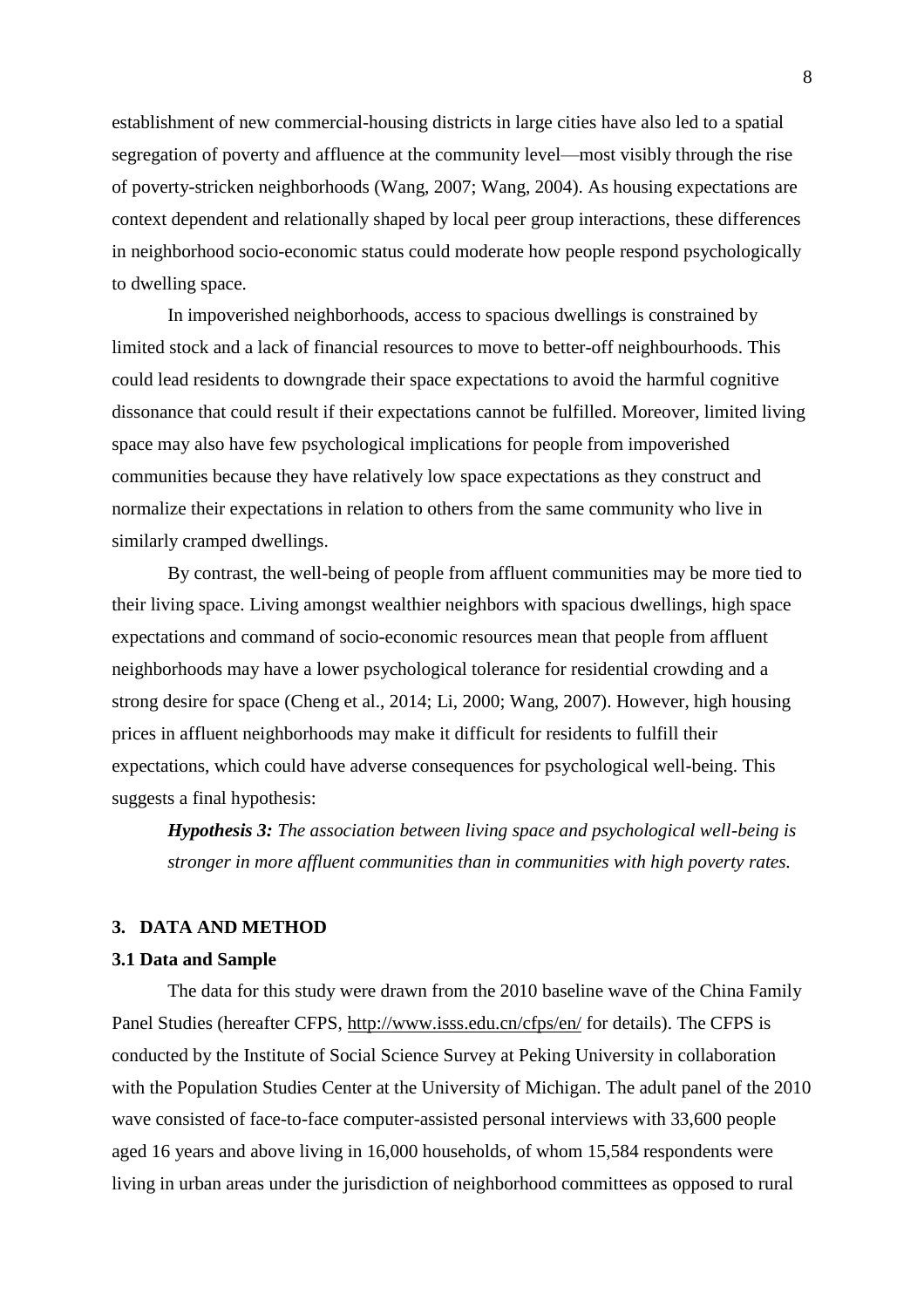village committees. Multi-stage probability-proportional-to-size sampling was used with samples weighted in proportion to population structures at the administrative levels of province, county, neighborhood community, and household. This means that the data have a hierarchical structure with individuals nested in households and communities. The response rate of 81.28% compares very favorably with many Western social surveys (Xie and Hu, 2014).

Before running the analyses we eliminated 2,217 cases with missing values on key variables such as living space, psychological well-being, family wealth and community poverty. Correlation analyses were conducted to assess the selectivity of item non-response and these revealed no significant associations between missing values and key demographic characteristics such as age, gender, etc. (Pearson's *r* < .02 for all tests). In total 13,367 urban adults providing valid information for key variables were used for the analyses (~ 86 per cent of the original CFPS urban sample). Their detailed characteristics are described in the results section.

#### **3.2 Key Measures**

*Psychological Well-being.* Respondents' answers to six separate questions were used to gauge their psychological well-being. These questions asked people to report how often in the last month they felt (a) depressed, (b) nervous, (c) restless, (d) hopeless, (e) that life is meaningless and (f) how often they experienced mental difficulties performing daily tasks. Answers were provided on a five-point Likert scale ranging from "never (0)" through "sometimes (1)", "often (2)", "around half the time (3)" to "almost daily (4)". Exploratory factor analysis shows that the six items form one factor with an eigenvalue above 1. Cronbach's alpha test also indicated a high level of internal consistency between the six items  $(\alpha > .80)$ . As each measure contributed a fairly similar factor loading we summed each person's responses to the six questions to derive a composite index of psychological wellbeing ranging from 0 to 17. We then reversed the index so that a higher score indicates greater well-being.

*Living Space.* The head of each household was asked to report the size of the urban dwelling in which they currently live in square meters—a standard and widely used measure of dwelling space in China. Following prior research on dwelling space pressure (e.g. Fuller et al., 1993; Huang, 2003) we calculated living space in *per capita* m<sup>2</sup> by dividing the size of each dwelling by the number of routine residents.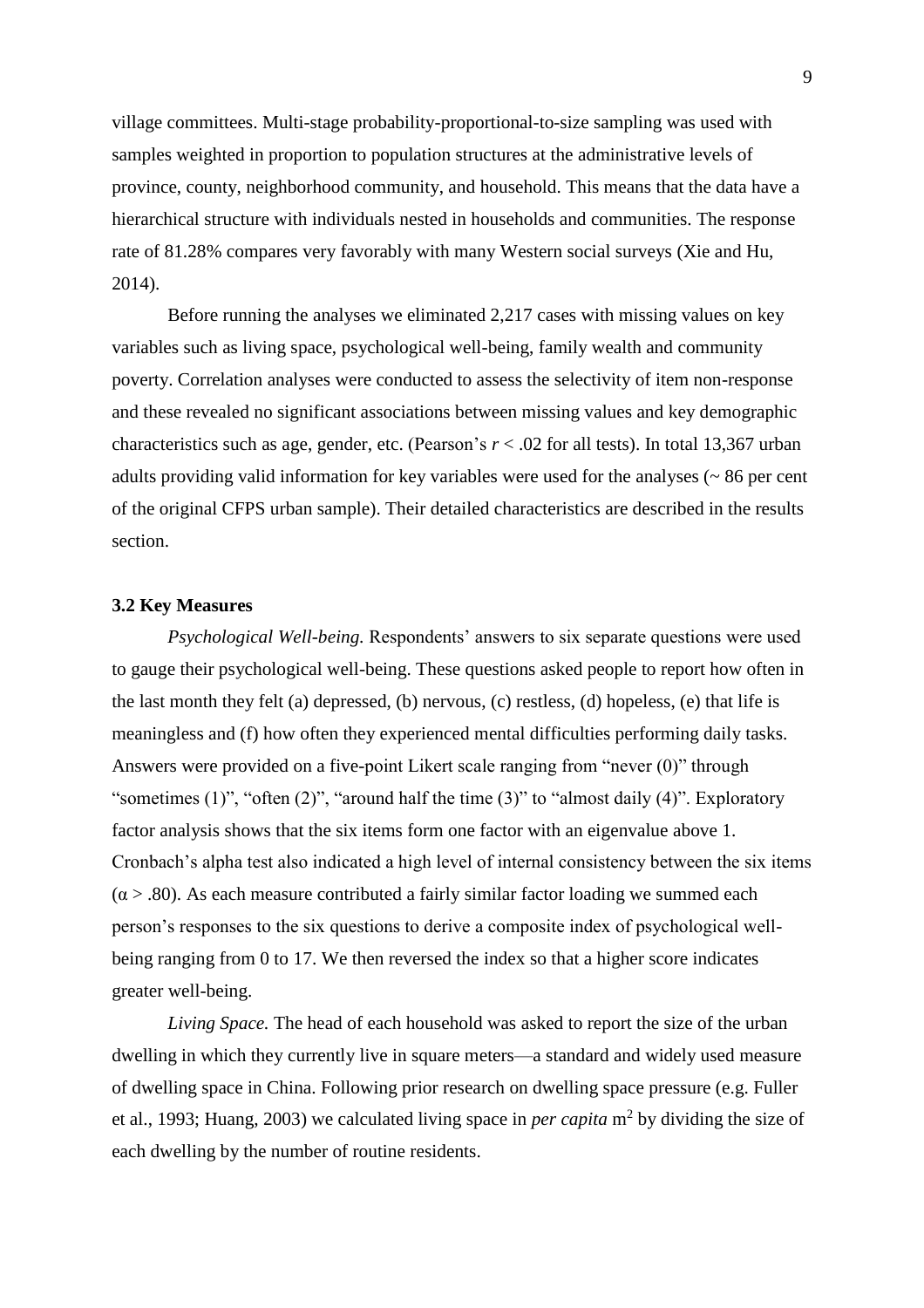*Family Wealth.* Household heads were asked to estimate the value of the family's wealth holdings in Chinese *yuan*. We calculated total family wealth as the sum of a comprehensive set of assets, which is detailed by Xie and Jin (2015, 205) to include "housing assets, financial assets (e.g., savings, stock, funds, bonds, financial derivatives, and other financial assets), agricultural machinery, business assets, detailed items of durable goods (valuables included), and liabilities from housing and other sources". Although Western research shows that estimates of wealth holdings can be imprecise, Xie and Jin (2015) report that this family wealth measure performs well as an indicator of relative affluence in China.

*Community Poverty.* We use the community poverty rate as a proxy for neighborhood socio-economic status. In addition to the household and individual interviews, the CFPS contains a community panel gathering contextual data about each surveyed neighborhood (in urban areas) or village community (in rural areas). Neighborhood communities have populations of up to 10,000 (Xie and Hu, 2014). For the community panel knowledgeable local informants such as cadres and officials were surveyed to provide basic information about the community. Instead of setting an arbitrary wealth or income threshold for poverty, a good indicator is households' eligibility for *dibao* low-income subsidy (Wang, 2007). Eligibility is calculated by local government by assessing whether household income *per capita* falls below a local threshold deemed sufficient to provide a minimum standard of living. The community panel of the CFPS contains measures for the number of households eligible for (but not necessarily claiming) *dibao* and the total number of households in a given community. We calculated poverty rates by dividing the former by the latter.

## **3.3 Covariates**

We control for a range of individual, household and community characteristics which may affect living space and/or psychological well-being. In addition to a gender dummy we include age as a linear regressor (preliminary work showed this to be the most parsimonious specification). Respondents' marital status was measured using a categorical variable distinguishing the "never married", "currently married" and "previously married". Due to small numbers we combined the divorced and widowed. We control for years of schooling to capture the impact of education on socio-economic standing and cultural perceptions of adequate living space.

Given China's large rural-urban gulf and phenomenal internal migration, we used people's *hukou* status (i.e. household registration distinguishing between rural and urban types) to identify rural-to-urban migrants as those who have rural *hukou* but reside in urban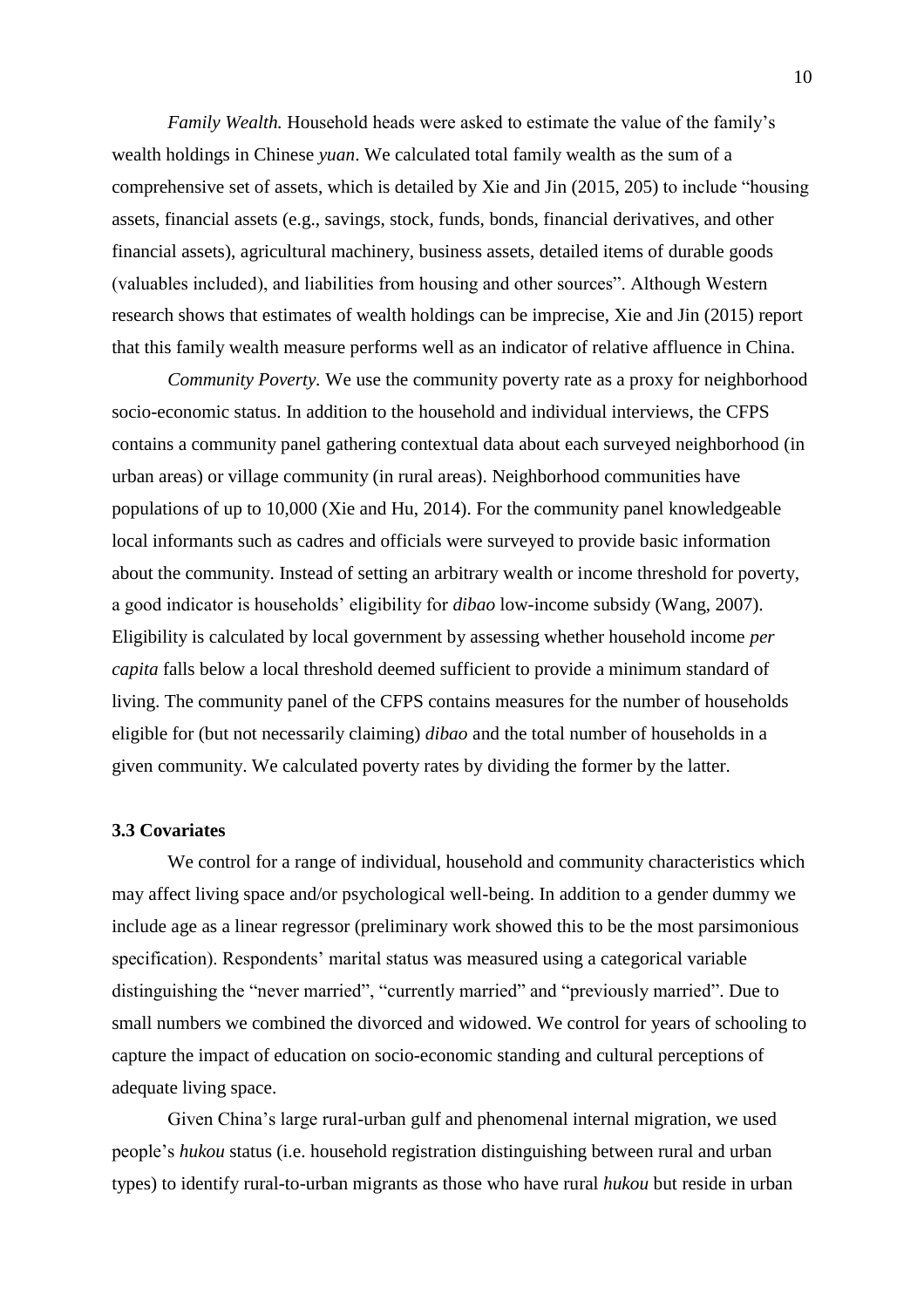areas. As labor force status affects access to resources we defined a categorical measure of economic activity to separate individuals who are not working, those employed in nonagricultural sectors, those working in agriculture (e.g. private farm produce vendors), the retired and those currently in education.

Because physical health affects psychological well-being (Easterlin, 2006) we include respondents' self-reported physical health on a five-point scale ranging from "good health (1)" to "poor health (5)". Past research found an association between solo living and poor psychological well-being (Yeung and Cheung, 2015) and so we take into account whether respondents live on their own. We also experimented with including a series of life course event dummies such as recent divorce, unemployment, childbirth and widowhood as these types of events are known to shape psychological well-being. However, perhaps because this is a cross-sectional rather than longitudinal study, the results indicated that only recent divorce had a marginally significant association with psychological well-being.

Finally, a battery of dwelling-related characteristics are used to disentangle the psychological impacts of living space from the effects of other housing attributes. A dummy variable was included to identify people with dwelling-related debts such as mortgages or loans from relatives, as difficulties with housing finance have been shown to negatively affect psychological health in Western countries (Taylor et al., 2007). Housing tenure was measured as a categorical variable differentiating between homeowners, those living in employer provided housing, renters and dwellings provided by extended family members. We also control for dwelling type using a categorical variable identifying flat blocks, bungalows, *siheyuan* (a traditional Chinese dwelling composed of bungalows around a central courtyard), house (with at least two floors) and other types of dwelling. The head of each household was asked to estimate the market price of the dwellings in which they currrently live at the time of the survey. We calculated the unit dwelling price as a continuous variable in units of 1,000 *yuan*/m<sup>2</sup>. In cases ( $\sim$  22 per cent of the analytical sample) where the market price of dwelling was unreported because the dwelling was rented or provided by an employer, we replaced the missing values with the mean values within neighborhood communities because unit housing prices are often fairly similar within neighborhoods (Huang, 2003). We log-transformed this variable to account for its skewed distribution. It is worth noting that the replacement of missing values with community-level means may reduce the variance of dwelling prices and lead to underestimated coefficients on the housing price variable (Johansson and Karlsson, 2013). The results based on mean replacements are robust to alternative methods such as casewise deletion and multiple imputation.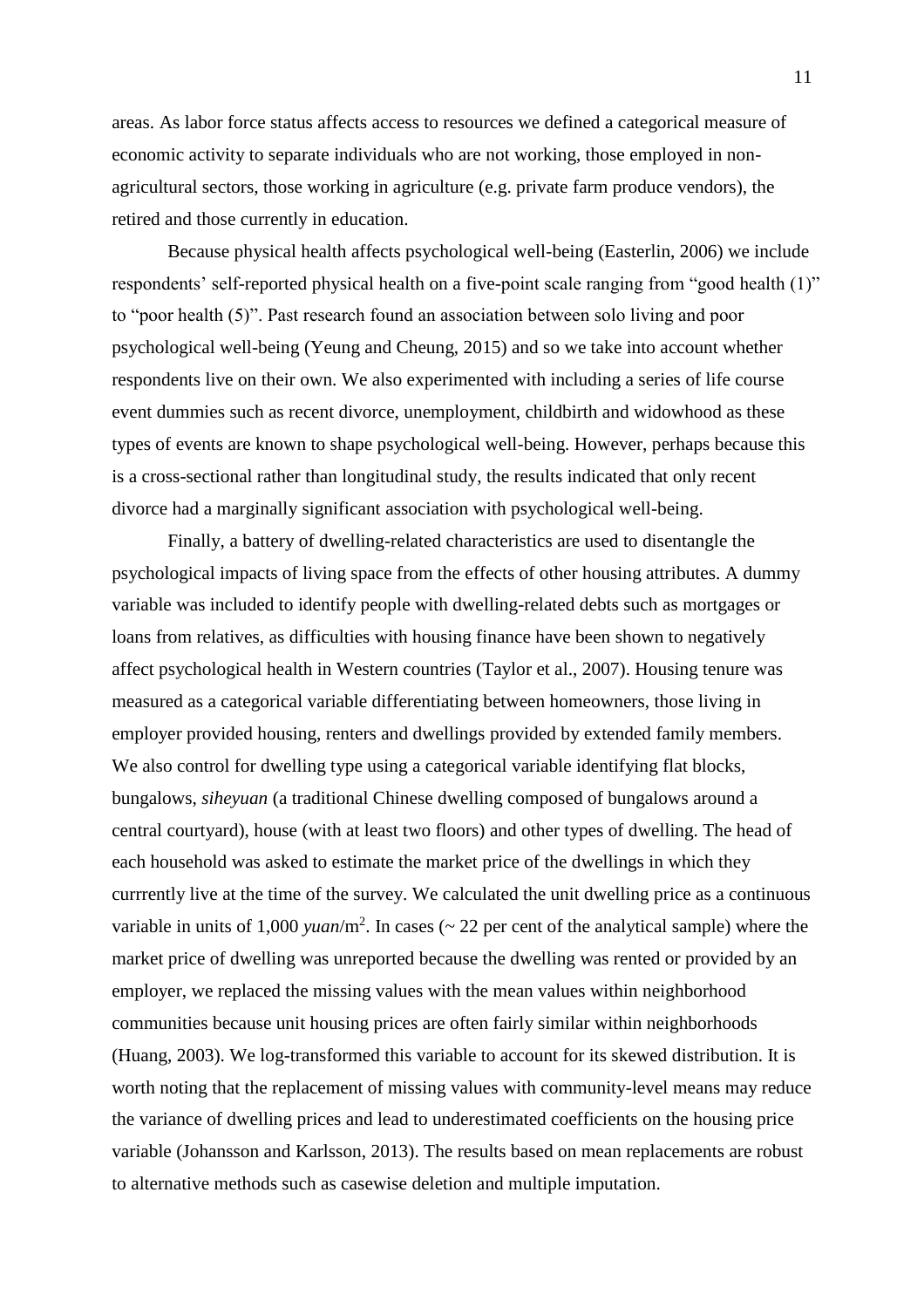## **3.4 Analytic Strategy**

As there is little representative evidence on housing space consumption in post-reform urban China, we begin by examining the correlates of living space *per capita*. To do this we fit a multilevel model with random intercepts at the community level to examine how individual, familial and (unobserved) community characteristics are associated with living space *per capita* (Snijders and Bosker, 2012). We do not include a family level random intercept because living space *per capita* is measured at this level. All continuous variables are grand mean centered. This means that the intercept reflects average living space *per capita* when all categorical variables are set to the reference category and all continuous variables take their sample means.

To test the hypotheses, we then fit multilevel models with random intercepts at the family (level two) and community (level three) levels to examine the relationship between living space *per capita* and psychological well-being. In Model A, we examine the main effect of living space, net of all other variables. To examine how socio-economic position moderates the relationship between living space and psychological well-being, we then include cross-level interaction terms between living space *per capita* and family wealth (logged) and community poverty respectively in Model B and C. Based on Model B and C, we then provide an intuitive illustration of the interaction effects by graphing the predictive margins of psychological well-being by living space *per capita*, at the 10<sup>th</sup>, 25<sup>th</sup>, 50<sup>th</sup>, 75<sup>th</sup> and 90<sup>th</sup> percentiles of family wealth and community poverty rate respectively.

To check the robustness of our results we conducted a number of sensitivity checks (results not shown but available on request). The reported results are robust to the exclusion of outliers on the dependent variable (psychological well-being falling outside  $+/-3$  standard deviations); the specification of psychological well-being as a categorical variable in terms of whether one reported having experienced more than one of the six negative psychological symptoms; as well as alternative subjective well-being measurements such as overall life satisfaction.

### **4. RESULTS**

#### **4.1 Descriptive Results**

Table 1 describes the sample and shows that the overall distribution of psychological well-being is slightly skewed towards higher well-being. The mean age of respondents is 46 and 52 per cent of respondents are male. The average length of schooling years is 8.10 years,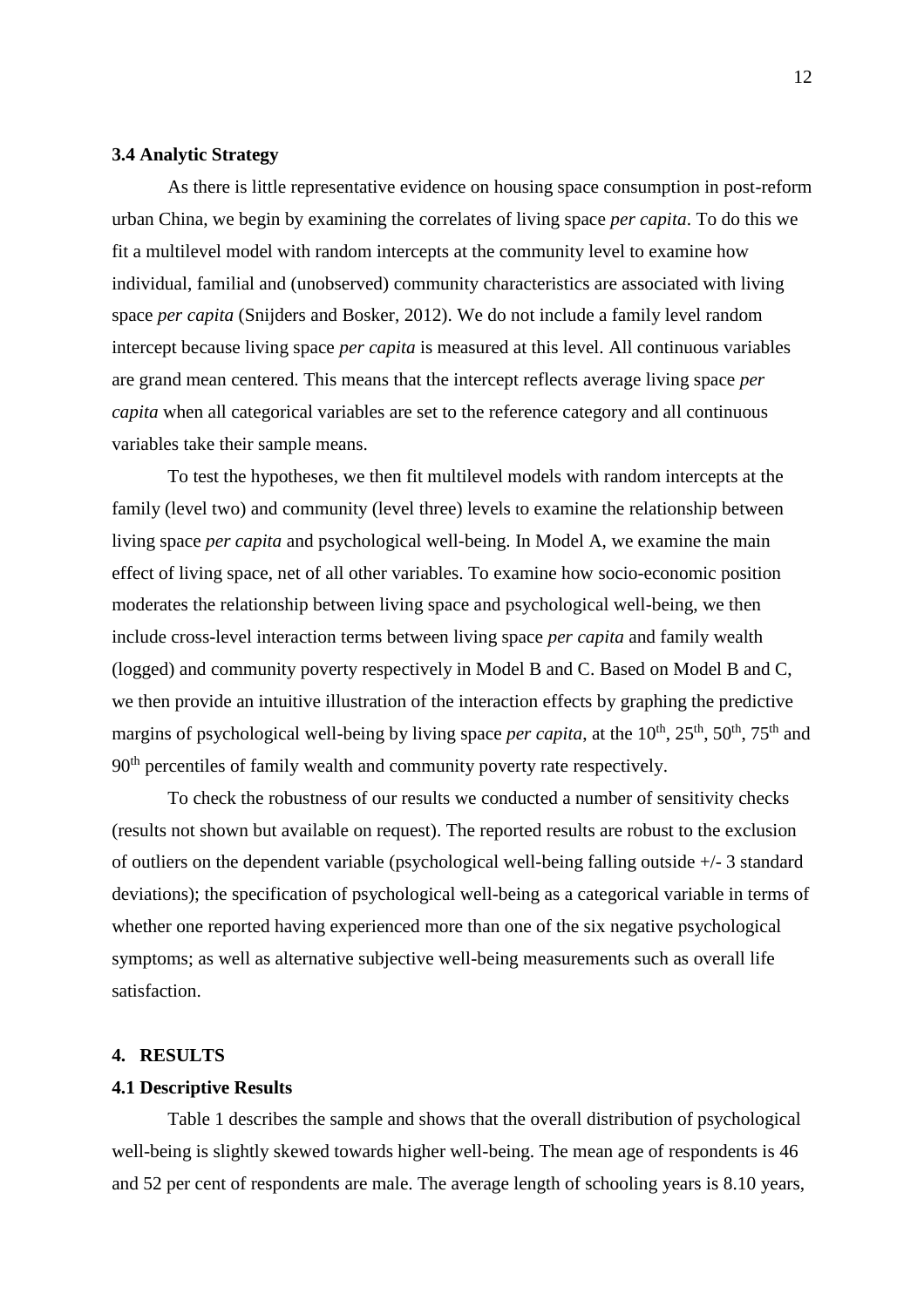which is near to the completion of China's 9-year compulsory education (middle school). In keeping with previous research, around 44 per cent of urban residents are rural-to-urban migrants and 10 per cent live alone (China National Bureau of Statistics, 2013; Yeung and Cheung, 2015). The mean family wealth is 279,300 *yuan* (1 Chinese *yuan*  $\approx 0.145$  US dollars), with a median of 50,000 *yuan*. The average community poverty rate is around 8 per cent but this ranges from 0 up to 51 per cent.

## [Insert Table 1 Here]

Table 1 shows that sample members typically reported living in dwellings measuring 110 square meters. The average number of 2.72 routine residents per dwelling is consistent with trends towards smaller households as the nuclear family replaces traditions of multigenerational co-residence. Overall families typically report around 46 square meters of living space *per capita*. In our sample, 81 per cent of individuals are homeowners. This is lower than the 90 per cent national figure reported elsewhere (Xinhua, 2013), perhaps because a considerable proportion of rural-to-urban migrants do not own the urban properties in which they reside. Roughly 19 per cent of people have dwelling-related debts such as mortgages or loans from their extended family. Around 42 per cent of respondents live in flat blocks that are typical in urban China, approximately 26 per cent live in bungalows, 2 per cent in traditional *siheyuan* and 25 per cent in houses with more than one-storey. The reported average unit housing price of 9,640 *yuan* per square meter is close to transaction records of around 9,042 yuan per square meter in urban China in 2009-2010 (China Real Estate Index System, 2010).

### **4.2 Correlates of Living Space**

Table 2 presents the results for the random-intercept model predicting living space *per capita*. No significant gender difference is apparent. Age is positively associated with living space *per capita*, which is consistent with Western notions of "housing careers" whereby people tend to move to more spacious and higher quality dwellings as they age and accumulate resources (Clark et al., 2003). Unsurprisingly, people who live on their own have much more living space *per capita* than those living with others.

### [Insert Table 2 Here]

Table 2 shows that living space *per capita* is positively associated with socioeconomic status as proxied by years of education. The positive association between labor force participation and living space is not statistically significant, perhaps because individuals' economic activity status is already partially captured by their family wealth. Interestingly,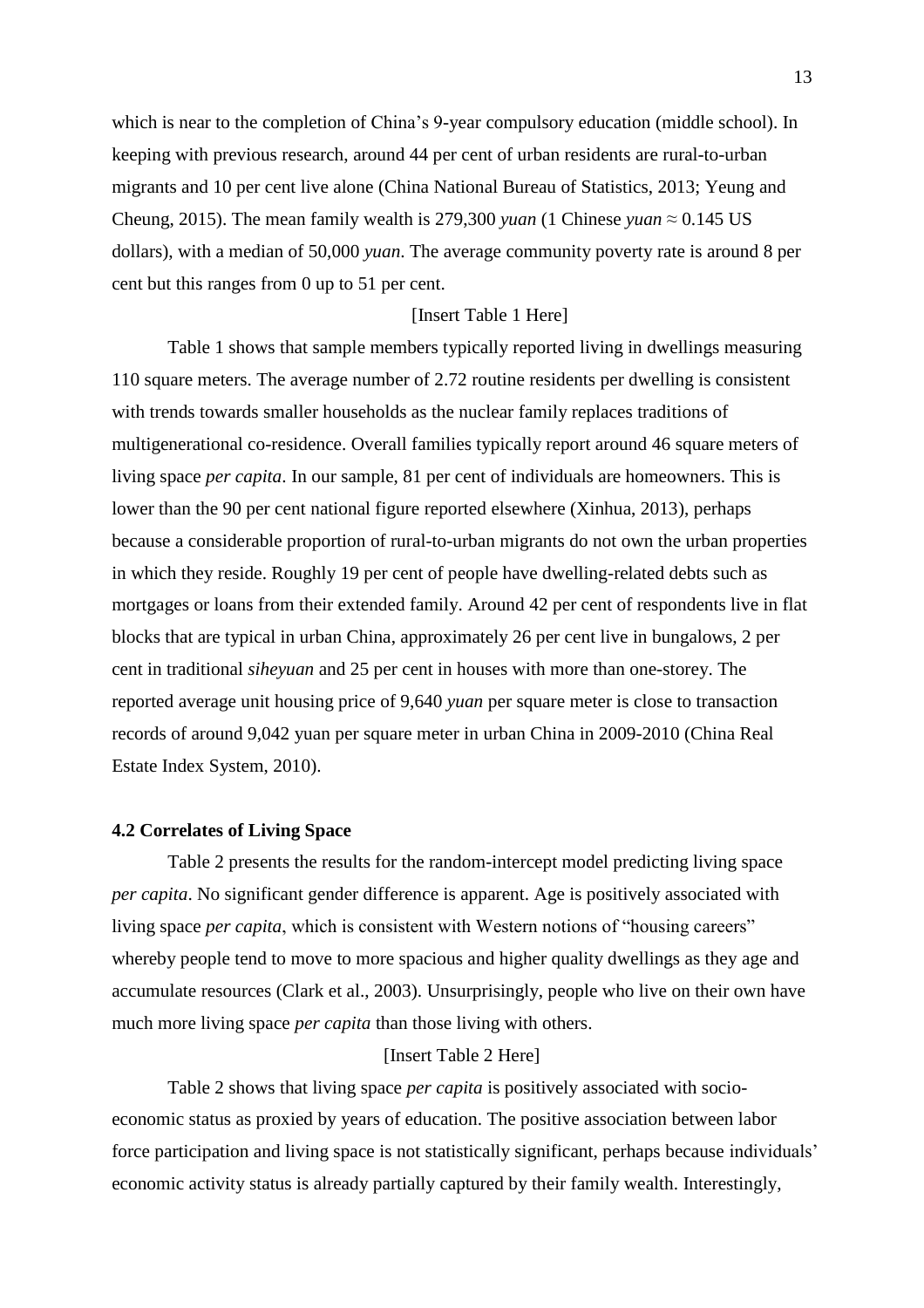dwelling-related debts are associated with larger living space, presumably because people borrow to purchase more spacious dwellings. In China employers often provide on-site accommodation for staff and it is also common for extended families to provide living space as a part of kinship support. However, our results show that dwellings provided by employers and extended families tend to be relatively cramped. Renters also live in more cramped dwellings than homeowners.

As might be expected, living space *per capita* increases with family wealth (*p < .* 001) and decreases with the community poverty rate  $(p < .10)$ . The latter finding suggests that dwelling stock tends to be less spacious in poorer neighborhoods, which is likely to constrain less affluent households' opportunities to move to spacious dwellings. Housing price also has a significant negative association with living space *per capita*. This is important as it indicates that commanding socio-economic resources does not free affluent families from well-off communities from having to make housing attribute tradeoffs, probably because housing prices tend to be higher in less impoverished neighborhoods ( $r = -0.24$ ,  $p < 0.001$ ) and wealthy families tend to purchase expensive dwellings ( $r = .27$ ,  $p < .001$ ).

## **4.3 Living Space and Psychological Well-being**

Table 3 presents the results from three-level random-intercept models predicting psychological well-being. To intuitively illustrate how the association between living space and psychological well-being tends to vary with family wealth and community poverty, Figure 1 presents the predictive margins of this association at the  $10^{th}$ ,  $25^{th}$ ,  $50^{th}$ ,  $75^{th}$  and  $90^{th}$ percentiles of family wealth and community poverty rate respectively.

### [Insert Table 3 and Figure 1 Here]

The results from Model A support Hypothesis 1 as greater living space is significantly associated with enhanced psychological well-being in post-reform urban China (*p < .*05). This indicates that we cannot assume that norms and practices of multigenerational coresidence and high population densities buffer individuals from the psychological implications of limited living space in the post-reform era (c.f. Booth, 1976).

Although the results from Model B show that the interaction term between family wealth and living space is small and not statistically significant, the upper panel of Figure 1 depicts how the slope of the living space effect on the predicted level of psychological wellbeing tends to vary across family wealth percentiles. The figure suggests that the association tends to be somewhat stronger for individuals from the top percentiles of family wealth; and the strength of association (steepness of slope) seems to decrease as we move down the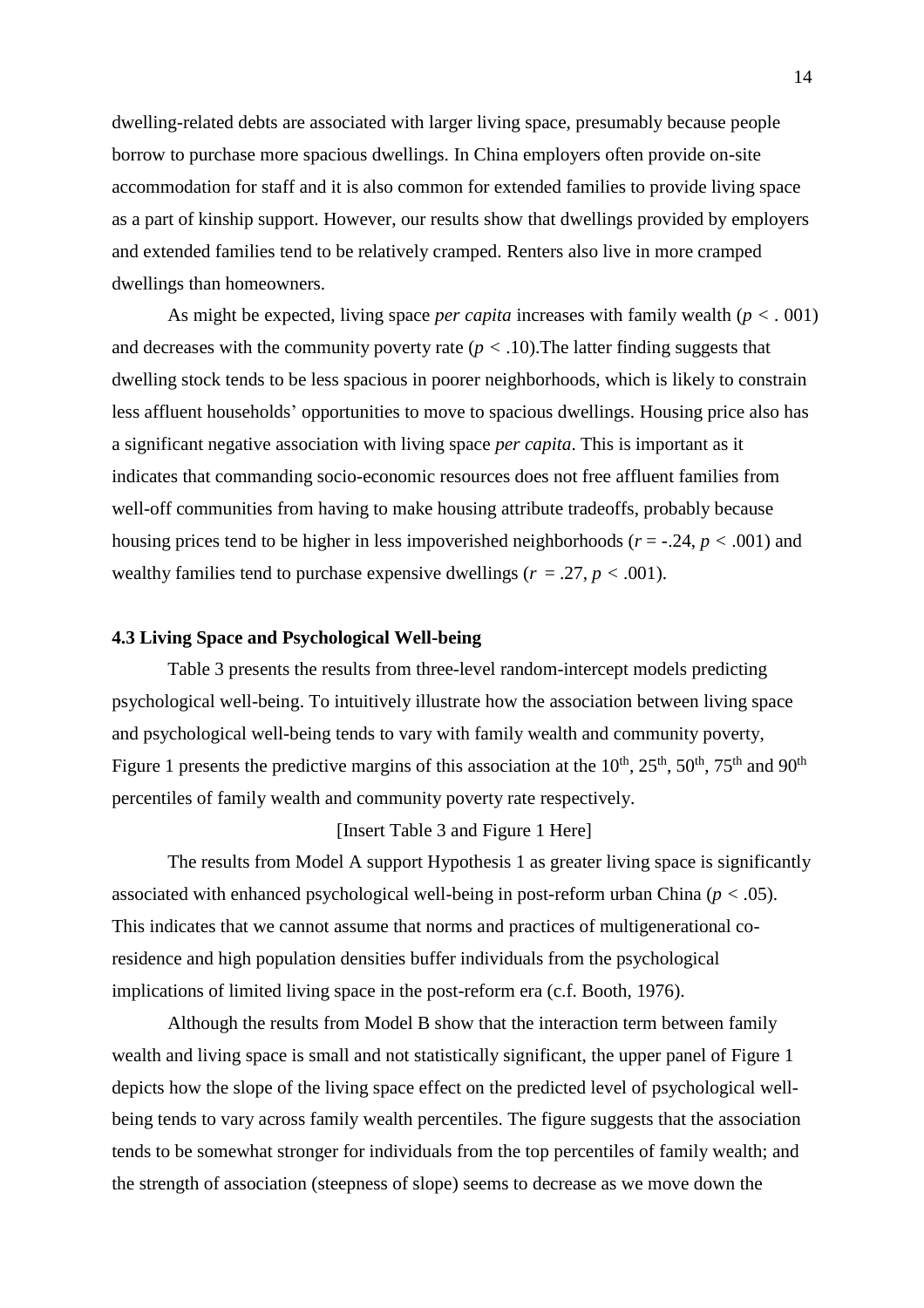socio-economic ladder from the  $90<sup>th</sup>$  to the  $10<sup>th</sup>$  percentile of family wealth. These results are broadly in line with Hypothesis 2 as the association between living space and psychological well-being appears to be slightly stronger among more affluent than impoverished families.

The results from Model C support Hypothesis 3 as community poverty significantly moderates the relationship between living space and psychological well-being. Unlike in Model B, this time the interaction effect is statistically significant at the 1 per cent level. The predictions in the lower panel of Figure 1 show that the slope of living space on psychological well-being is steeper for people from affluent communities than for those from poverty-stricken communities (at the top percentiles of poverty rate). The strength of association between living space *per capita* and psychological well-being therefore decreases as we move from affluent communities to comparably worse-off communities. This may be because people from affluent communities tend to have more individualized space preferences and also align their (higher) space expectations with other wealthy families living in the same community. By contrast, low space expectations and limited connection between space and well-being may be the norm in impoverished communities where few people have spacious homes and people lack the resources and opportunities to move to larger dwellings.

Revisiting Table 3 reveals other important factors associated with psychological wellbeing in post-reform urban China. Consistent with findings from Western research (Meisenberg & Woodley, 2014), women report a significantly higher level of psychological well-being than men. Net of other factors levels of psychological well-being increase slightly with age. Married respondents report greater psychological well-being than respondents who are not married. Unsurprisingly, recent divorce is associated with reduced psychological well-being ( $p < .10$ ), as are solo-living and dwelling-related debts ( $p < .05$ ). High housing price appears to be associated with a higher level of psychological well-being, perhaps because more expensive dwellings come with other unmeasured attractive attributes such as a desirable location, good neighborhood environment, etc. In addition to the the moderation effects discussed above, the sizeable main effects of family wealth and community poverty visible in Table 3 indicate that higher levels of community poverty and lower levels of family wealth are associated with reduced well-being. Both *absolute* access to resources and one's *relative* position across socio-economic gradients seem to be important for psychological well-being in contemporary urban China.

Taken together, the results suggest that dwelling attributes—size, type, finance and so on—are associated with psychological well-being in post-reform China. The results also indicate that people's experiences of living space are highly subjective, relative and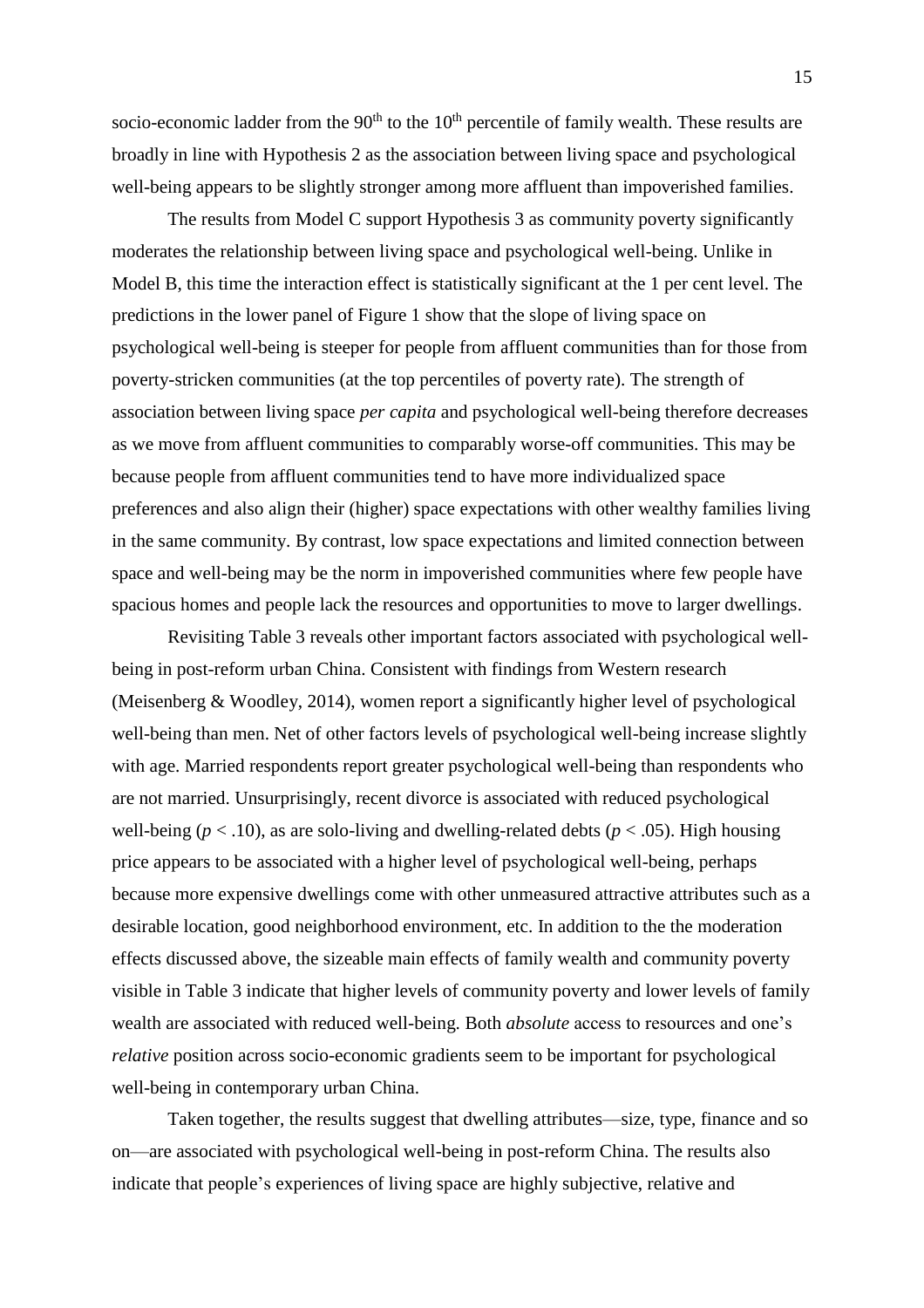moderated by family and especially community socio-economic position. In general psychological well-being is more strongly related to living space amongst people living in affluent families and prosperous communities.

## **5. CONCLUSIONS AND DISCUSSION**

Western researchers have reported an association between living in cramped dwellings and reporting poor psychological well-being (Gove et al., 1983). By contrast, patrilocal traditions, extended family co-residence, a quota-based housing allocation system and a hypothesized tolerance for high population densities were thought to buffer individuals from the negative psychological consequences of cramped housing in pre-reform China (Booth, 1976). Given the magnitude and pace of China's ongoing demographic, socioeconomic and cultural transformations as well as housing reforms, it is crucial to reassess how access to living space shapes the psychological well-being of urban Chinese citizens in the post-reform era.

Our results indicate that living space is an important "health resource" in post-reform urban China, as there is a significant association between limited space and reporting lower psychological well-being. This contrast with the pre-reform period could be due to a number of contextual changes (c.f. Booth, 1976). Rapid population growth and rural-to-urban migration have increased population densities in Chinese cities, exposing more people to unprecedented levels of residential stress. Yet at the same time economic development, declining norms and traditions of both patrilocality and multigenerational co-residence, as well as a growing sense of individualism may be raising people's space expectations. Furthermore, the transition to a commercialized and privatized housing market has also opened up new housing options and lifted the restrictions on housing expectations that were previously imposed by bureaucratic quota-based allocations procedures. When taken together this underlines the highly context dependent nature of how people experience dwelling space.

Therefore, instead of conceptualizing adequate living space as something objective, we argue that people may make sense of dwelling space in diverse, subjective and relative ways, because housing expectations are relationally produced and contextually shaped. This subjective and variegated dimension of housing expectations is important because the uneven spread of social change in China may have created divergent cultural preferences regarding housing (Cheung and Kwan, 2009; Yan, 2009). Furthermore, the uneven distribution of socio-economic resources across families and communities may have generated differentiated consumption expectations and constraints (Huang and Li, 2014; Wang and Li, 2004). This is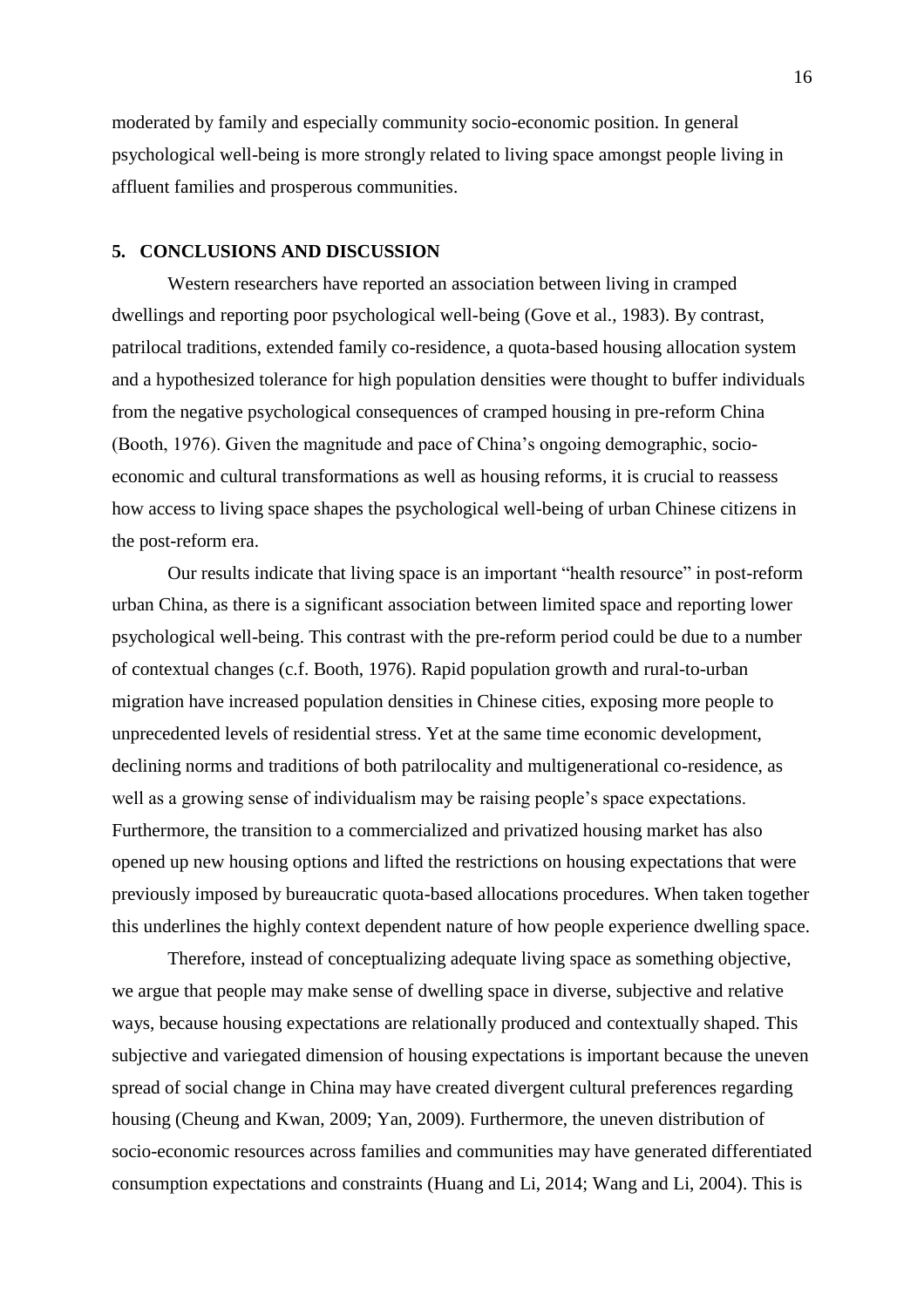shown by the differentiated associations between living space and psychological well-being across the socio-economic gradient at family and particularly community levels.

On the one hand, our results suggest that there is a slightly stronger association between living space and psychological well-being amongst people from affluent families and especially affluent communities. This may be because affluent people have particularly high space expectations, as they endorse ideals such as individualism and personal privacy (Yan, 2009) whilst eschewing the traditions of collective extended family coresidence (Cheung and Kwan, 2009). Furthermore, the idea and incidence of cramped dwellings is less normalized in affluent communities, perhaps because high space expectations are relationally produced through socio-economically homogeneous peer interactions. However, the greater space expectations of the affluent may not always be easy to fulfil. Indeed we find that the affluent tend to purchase more expensive dwellings in better-off neighborhoods. This could force them to trade off paying for dwelling space against purchasing other desired housing attributes. The adverse psychological implications of juggling multiple housing desires could only become more severe for the affluent with the growing distinction between more and less "desirable" dwellings and neighborhoods in urban China (Huang and Li, 2014). This may be particularly relevant as property developers proactively engineer such distinctions to generate consumption desires by linking "desirable" dwelling with the symbolic rhetoric of projecting a "mid-upper class" identity (Li, 2000; Wang and Li, 2003).

On the other hand, there is a relatively weak association between living space and psychological well-being amongst relatively impoverished families and communities. In part this may be because people from impoverished families and communities are less affected by individualism and tend to be more oriented towards patrilocal traditions. Besides their distinct cultural preference for collective extended family coresidence, people from impoverished families and communities may also align their space expectations with their limited financial means to reduce the harmful cognitive dissonance that could arise if their expectations cannot be fulfilled. Interaction and comparison with others from similarly impoverished families and communities may further help "normalize" a lack of space and residential crowding (Hagerty and Veenhoven, 2003).

Nevertheless, it is important to consider these subjective perceptions in conjunction with objective inequalities in living space. While we find that people from relatively impoverished families and communities suffer from an objective lack of dwelling space, what is particularly problematic is that they seem "acculturated" and "coerced" to subjectively normalize cramped living conditions. This fits with Whyte's (2010) contention that Chinese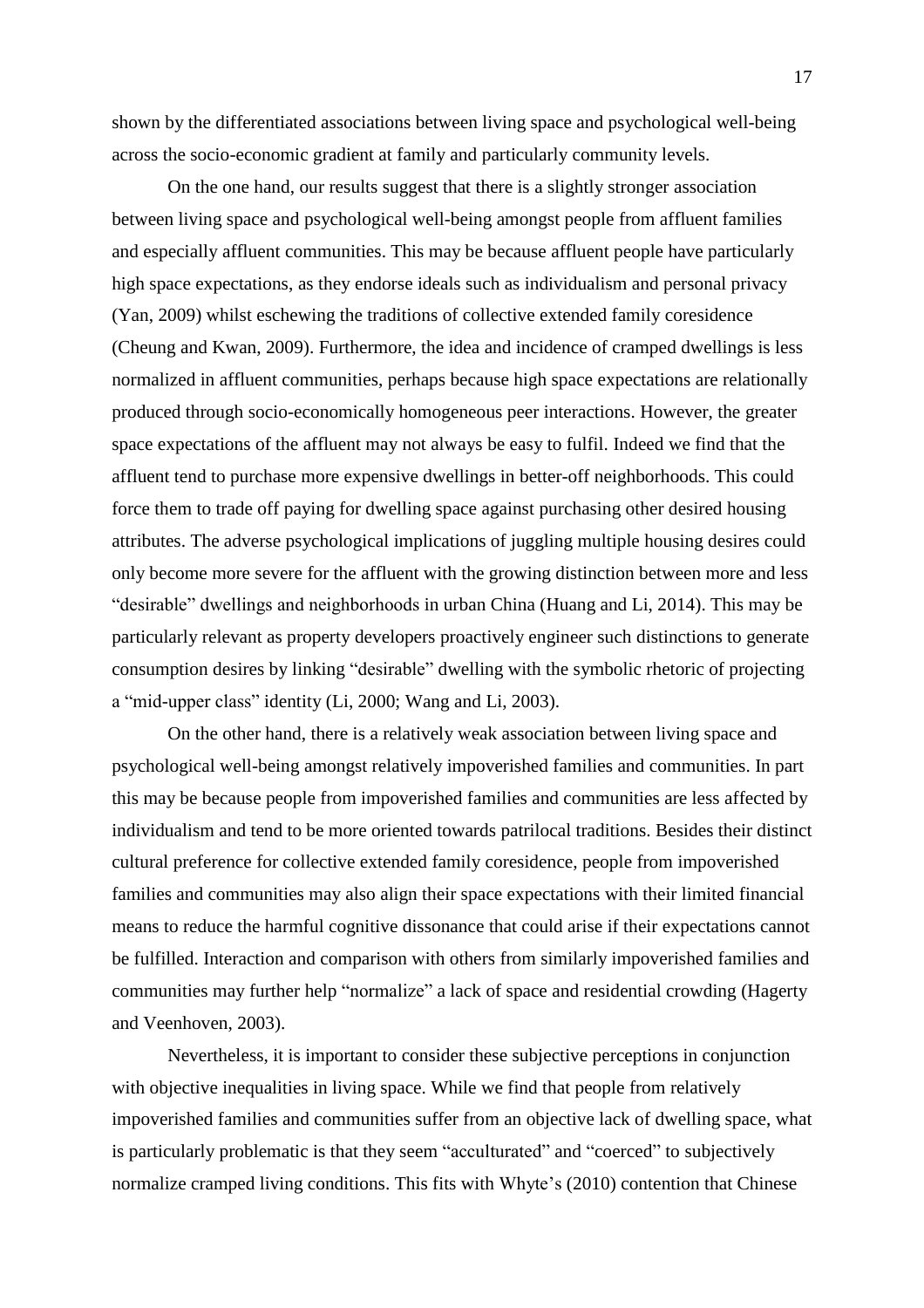citizens take it for granted that individuals rather than the state are responsible for distributive injustice in a neoliberal market economy. Discrepancies between an objective shortage of space and subjective perceptions of cramped dwellings may thus form one aspect of the "dormant volcano" of social injustice depicted by Whyte (2010). In this view, as development progresses, individualization creeps down the socio-economic gradient and poor people's space expectations rise, there is a looming danger that the "volcano" might erupt as citizens no longer consider limited dwelling space as being normal.

Our findings pose several challenges for future research. First, we draw on family wealth and community poverty as proxies to contextualize and differentiate between distinct cultural preferences, space expectations and housing constraints. Future work should directly measure individual perceptions in order to provide a thorough understanding of the construction of housing norms, expectations and experiences. Second, it is important to conduct longitudinal analyses to unpack the causal mechanisms underlying the dynamic relations between living space and psychological well-being across socio-economic gradients. Third, as cramped dwellings are a major motivation for residential mobility, it may be particularly important to examine the temporal dynamics underlying the interactions between dwelling space, residential mobility and well-being when more waves of the CFPS become available. Overall this research suggests that state investment in affordable housing, balanced city planning, measured urbanization and regulation of the real estate market is important for all urban citizens as it could improve the psychological well-being of the affluent as well as the housing conditions of the impoverished.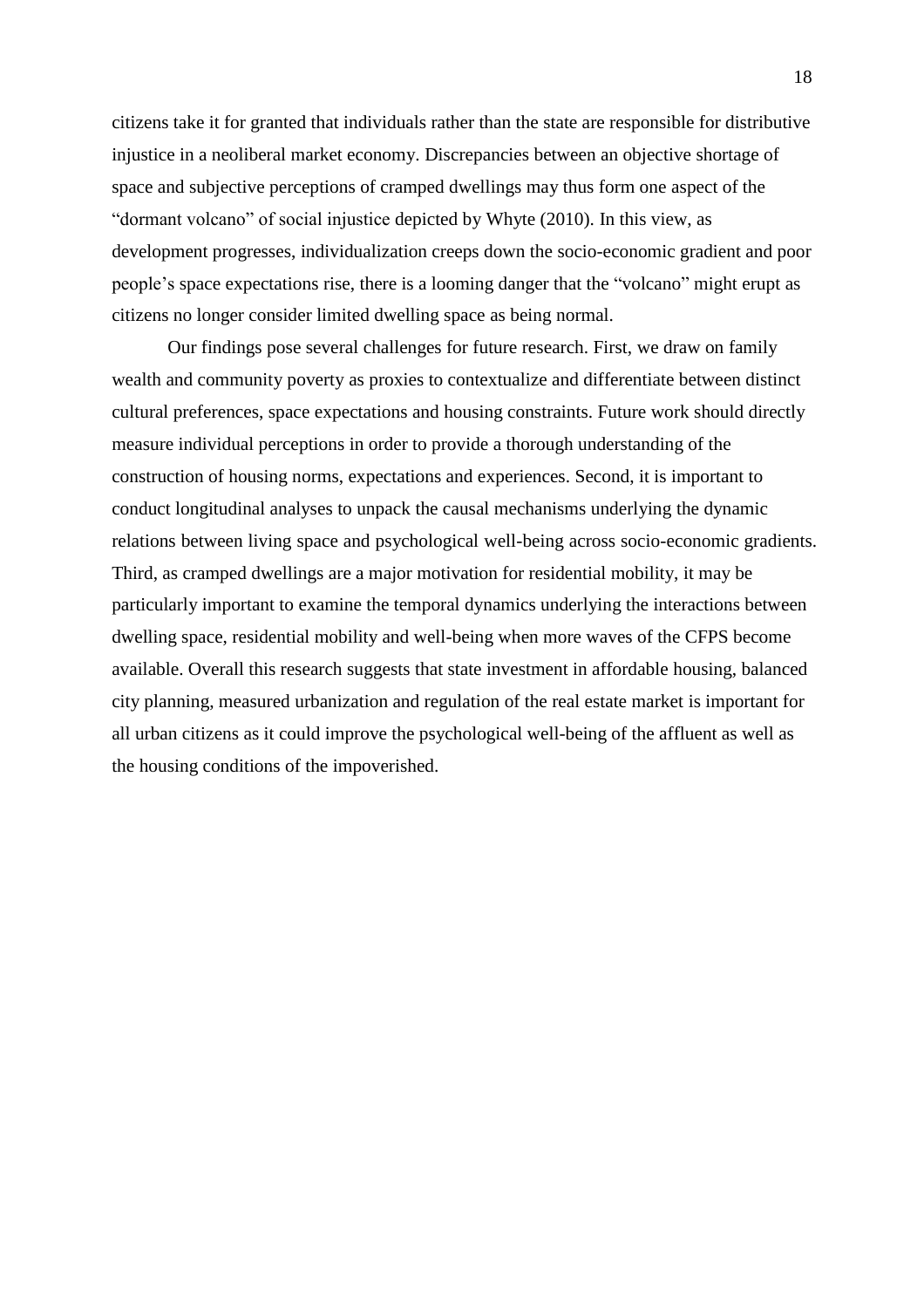#### 6. **REFERENCES**

- Arku G, Luginaah I, Mkandawire P, Baiden P, & Asiedu AB (2011) Housing and health in three contrasting neighborhoods in Accra, Ghana. *Social Science & Medicine 72*(11): 1864–1872.
- Baum A (1978) *Human Response to Crowding*. L. Erlbaum Associates.
- Booth A (1976) *Urban Crowding and Its Consequences*. Praeger.
- Chan KW and Zhang L (1999) The *hukou* system and rural-urban migration in China: Processes and changes. *The China Quarterly 160*: 818–855.
- Cheng Z, King S, Smith R and Wang H (2014) Housing property rights and subjective wellbeing in urban China. *Department of Economics Discussion Paper 44/14, ISSN: 1441-5429*.
- Chen X and Gao X (1993) Urban economic reform and public-housing investment in China. *Urban Affairs Review 29*(1): 117–145.
- Chen J, Guo F and Wu Y (2011) One decade of urban housing reform in China: Urban housing price dynamics and the role of migration and urbanization, 1995–2005. *Habitat International*, *35*(1), 1–8.
- Cheung CK and Kwan AYH (2009) The erosion of filial piety by modernisation in Chinese cities. *Ageing & Society 29*(02): 179–198.
- China National Bureau of Statistics (2013) *Report on the monitoring survey of the nation's peasant workers* (*nongmingong*). Available at: www.stats.gov.cn/tjsj/zxfb/201305/t20130527\_12978.html (accessed 25 July 2014).
- China Real Estate Index System (2010) Trends of housing price in China*.* Available at: http://fdc.fang.com/ (accessed 30 November 2015:)
- Clark WAV, Deurloo MC and Dieleman FM (2003) Housing careers in the United States, 1968-93: Modelling the sequencing of housing states. *Urban Studies 40*(1): 143–160.
- Conley D (2001) A room with a view or a room of one's own? Housing and social stratification. *Sociological Forum 16*(2): 263–280.
- Coulter, R., Ham, M. van, & Feijten, P. (2011). A Longitudinal Analysis of Moving Desires, Expectations and Actual Moving Behaviour. *Environment and Planning A*, *43*(11), 2742–2760.
- Cui C, Geertman S and Hooimeijer P (2015) Residential mobility of skilled migrants in Nanjing, China. *Environment and Planning A 47*(3): 625–642.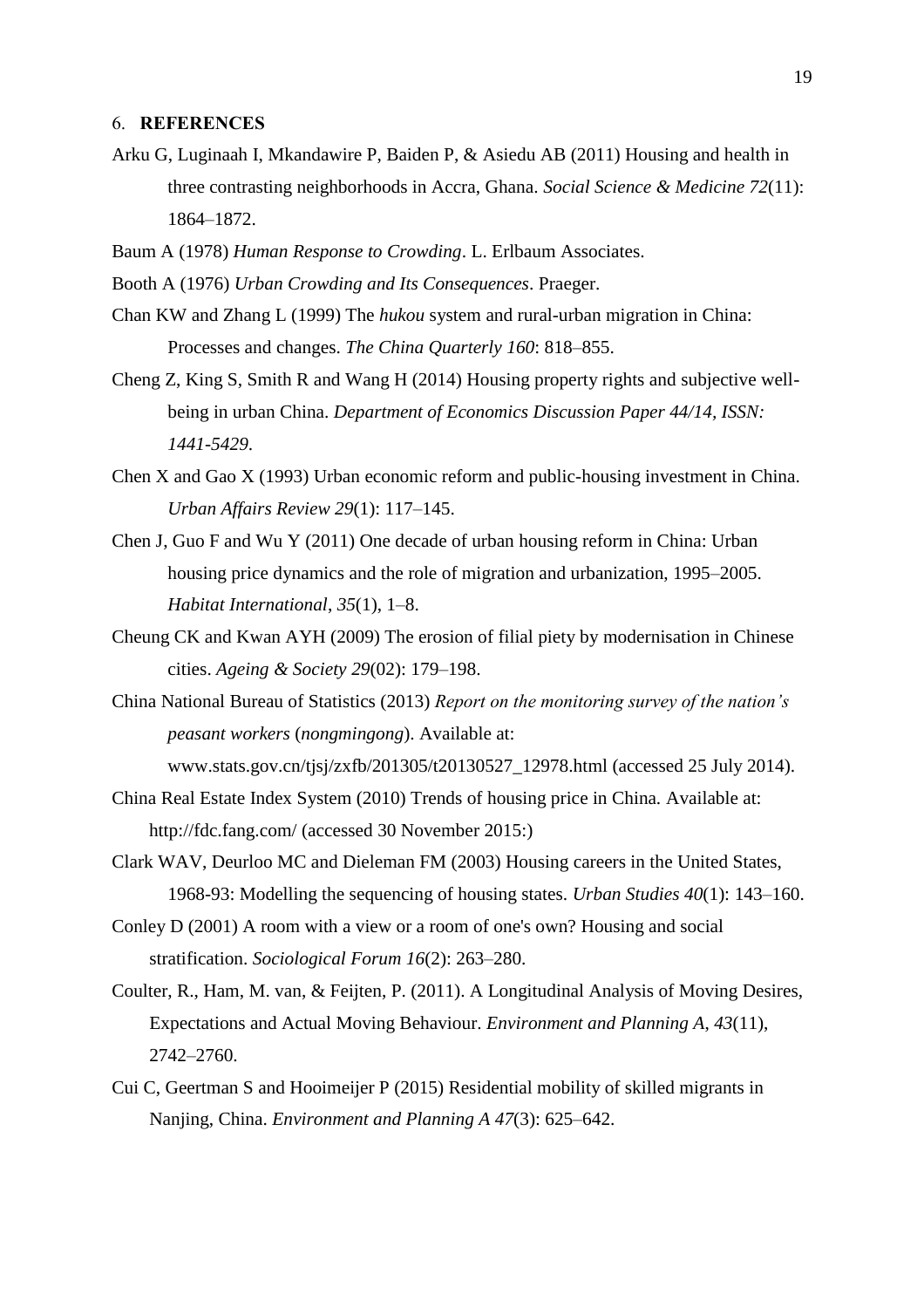- Dunn JR (2002) Housing and inequalities in health: A study of socio-economic dimensions of housing and self reported health from a survey of Vancouver residents. *Journal of Epidemiology and Community Health 56*(9): 671–681.
- Dunn JR and Hayes MV (2000) Social inequality, population health, and housing: A study of two Vancouver neighborhoods. *Social Science & Medicine 51*(4): 563–587.
- Easterlin RA (2006) Life cycle happiness and its sources: Intersections of psychology, economics, and demography. *Journal of Economic Psychology 27*(4): 463–482.
- Evans GW and Lepore SJ (1992) Conceptual and analytic issues in crowding research. *Journal of Environmental Psychology 12*(2): 163–173.
- Evans GW, Wells NM and Moch A (2003) Housing and mental health: A review of the evidence and a methodological and conceptual critique. *Journal of Social Issues 59*(3): 475–500.
- Festinger L (1962) *A Theory of Cognitive Dissonance*. CA: Stanford University Press.
- Filandri M and Olagnero M (2014). Housing inequality and social class in Europe. *Housing Studies 29*(7): 977–993.
- Fuller TD, Edwards JN, Sermsri S and Vorakitphokatorn S (1993). Housing, stress, and physical well-being: Evidence from Thailand. *Social Science & Medicine 36*(11): 1417–1428.
- Gove WR, Hughes MD and Galle OR (1983) *Overcrowding in the Household: An Analysis of Determinants and Effects*. Academic Press.
- Hagerty MR and Veenhoven R (2003) Wealth and happiness revisited Growing national income does go with greater happiness. *Social Indicators Research 64*(1): 1–27.
- Huang Y (2003) A room of one's own: Housing consumption and residential crowding in transitional urban China. *Environment and Planning A 35*(4): 591–614.
- Huang Y and Jiang LW (2009) Housing inequality in transitional Beijing. *International Journal of Urban and Regional Research 33*(4): 936–956.
- Huang Y and Li SM (2014) *Housing Inequality in Chinese Cities*. Abingdon: Routledge.
- Hu Y (2016) Impact of rural-to-urban migration on family and gender values in China. *Asian Population Studies*. Online first: DOI: 10.1080/17441730.2016.1169753
- Johansson ÅM and Karlsson MO (2013) Comparison of methods for handling missing covariate data. *The AAPS Journal 15*(4): 1232–1241.
- Li S (2000) Housing consumption in urban China: A comparative study of Beijing and Guangzhou. *Environment and Planning A 32*(6): 1115–1134.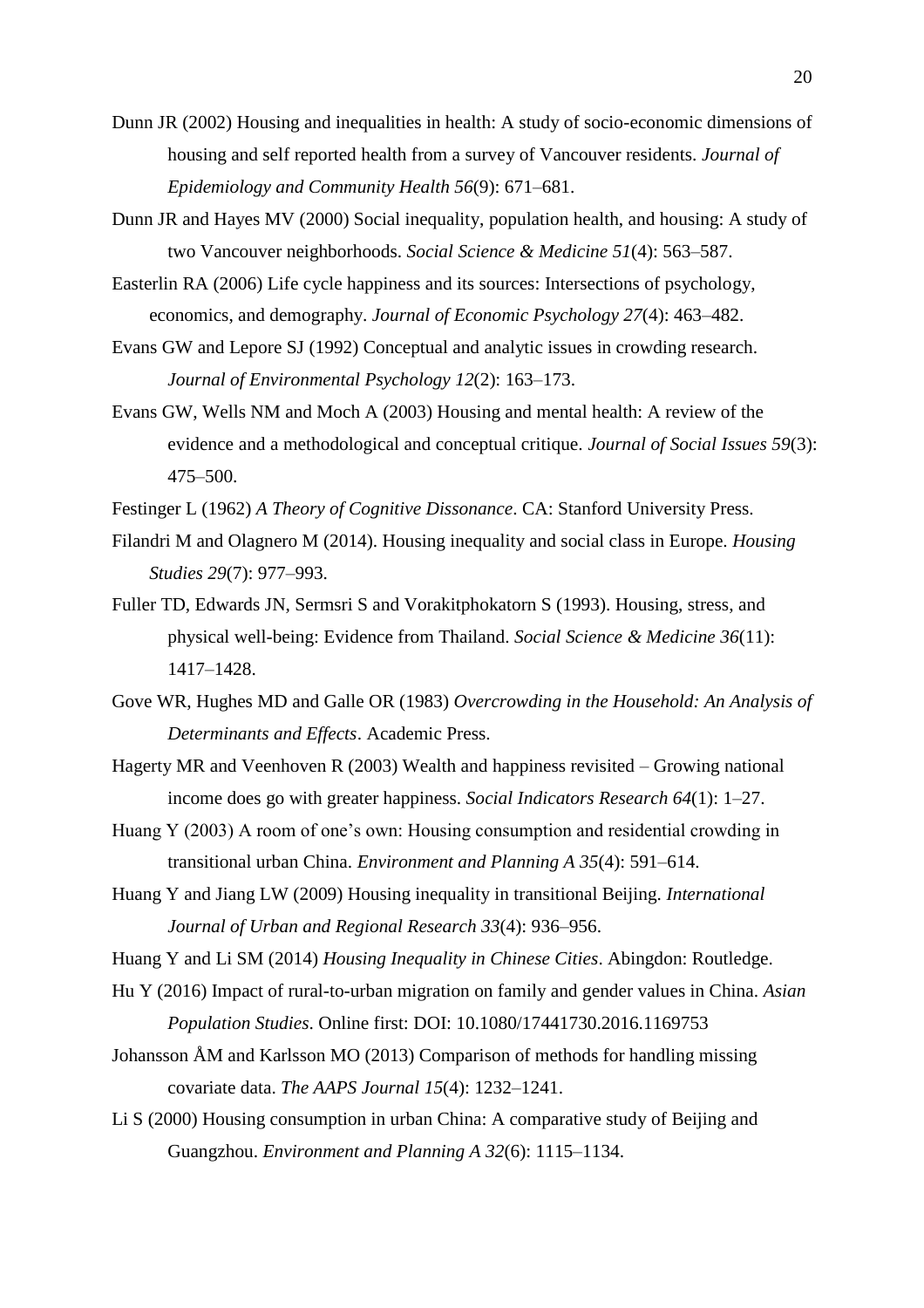- Martin LG (1990) Changing intergenerational family relations in East Asia. *Annals of the American Academy of Political and Social Science 510*: 102–114.
- Meisenberg G and Woodley MA (2014) Gender differences in subjective well-being and their relationships with gender equality. *Journal of Happiness Studies 16*(6): 1539– 1555.
- Snijders TA and Bosker RJ (2012) *Multilevel Analysis: An Introduction to Basic and Advanced Multilevel Modeling*, *2nd Edition*. London: SAGE.
- Sundstrom E (1978) Crowding as a sequential process: Review of research on the effects of population density of humans. In: Baum A and Epstein YM (eds) *Human Responses to Crowding*. Hillsdale, NJ: Erlbaum.
- Taylor MP, Pevalin DJ and Todd J (2007) The psychological costs of unsustainable housing commitments. *Psychological Medicine 37*(7): 1027–1036.
- Silverstein M, Cong Z and Li S (2006) Intergenerational transfers and living arrangements of older people in rural China: Consequences for psychological well-being. *The Journals of Gerontology Series B: Psychological Sciences and Social Sciences 61*(5): S256– S266.
- Wang D and Li SM (2004) Housing preferences in a transitional housing system: The case of Beijing, China. *Environment and Planning A 36*(1): 69–87.
- Wang M (2007) Emerging urban poverty and effects of the *dibao* program on alleviating poverty in china. *Social Science Research Network*. Available at: papers.ssrn.com/abstract=1009710 (accessed 10 November 2015).

Wang YP (2004) *Urban Poverty, Housing and Social Change in China*. London: Routledge.

- Whyte MK (2010) *Myth of the social volcano: Perceptions of inequality and distributive injustice in contemporary China*. CA: Stanford University Press.
- Wu J, Gyourko J and Deng Y (2012) Evaluating conditions in major Chinese housing markets. *Regional Science and Urban Economics 42*(3): 531–543.
- Xinhua News (2013) 9 in 10 families own their homes*.* Available at: news.xinhuanet.com/english/china/2013-07/20/c\_132558552.htm (accessed 14 April 2015).
- Xie Y and Hu J (2014) An introduction to the China Family Panel Studies (CFPS). *Chinese Sociological Review 47*(1): 3–29.
- Xie Y and Jin Y (2015) Household wealth in China. *Chinese Sociological Review 47*(3): 203–229.
- Yan Y (2009) *The Individualization of Chinese Society*. London: Bloomsbury Academic.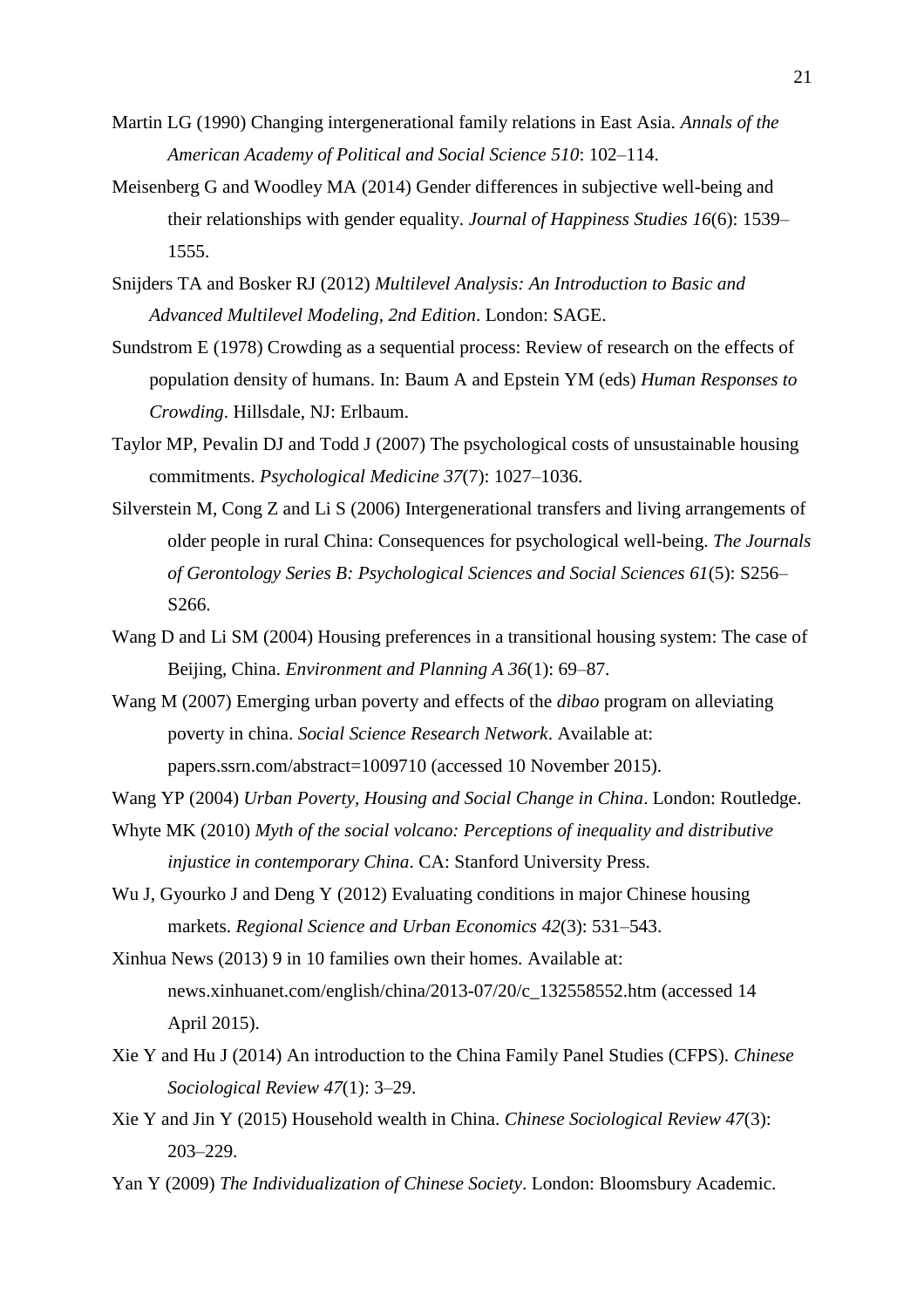- Yeung WJJ and Cheung AKL (2015) Living alone: One-person households in Asia. *Demographic Research S15*(40): 1099–1112.
- Yuan N and Hamori S (2014) Crowding-out effects of affordable and unaffordable housing in China, 1999–2010. *Applied Economics 46*(35): 4318–4333.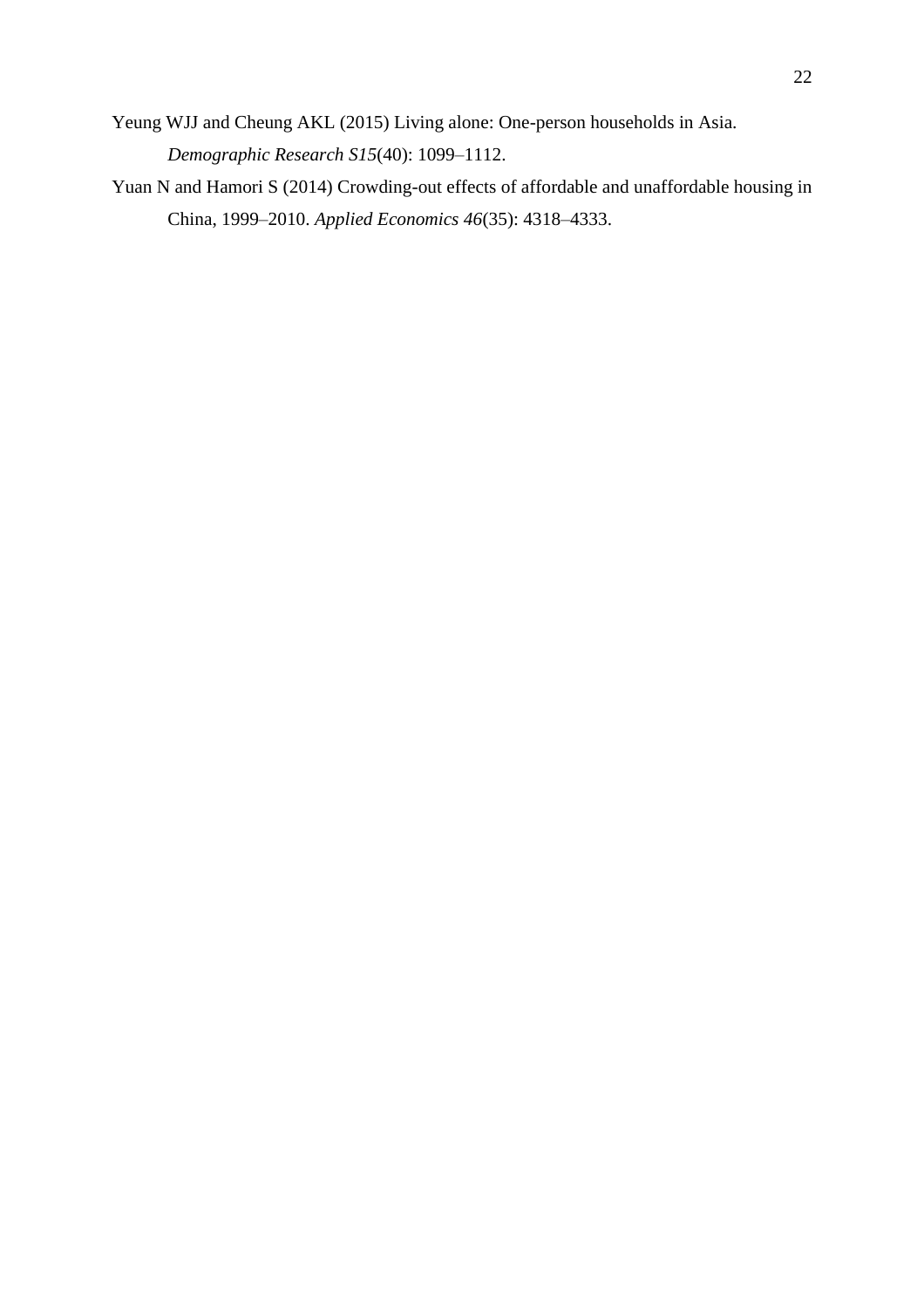| <b>Parameters</b>                                              | Mean    | SD      | Min              | <b>Max</b>   |
|----------------------------------------------------------------|---------|---------|------------------|--------------|
| A. Psychological well-being                                    | 14.39   | 3.47    | 0                | 17           |
| <b>B.</b> Individual-level characteristics                     |         |         |                  |              |
| Gender $(0 = \text{female})$                                   | .52     | .50     | $\overline{0}$   | 1            |
| Age <sup>a</sup>                                               | 45.53   | 16.14   | 16               | 82           |
| Marital status                                                 |         |         |                  |              |
| Never married                                                  | .13     | .34     | $\boldsymbol{0}$ | 1            |
| Currently married                                              | .79     | .40     | $\boldsymbol{0}$ | $\mathbf{1}$ |
| Previously married                                             | .07     | .26     | $\boldsymbol{0}$ | $\mathbf{1}$ |
| Recently divorced                                              | .01     | .09     | $\mathbf{0}$     | 1            |
| Years of schooling                                             | 8.10    | 4.87    | $\boldsymbol{0}$ | 16           |
| Economic activity                                              |         |         |                  |              |
| Not working                                                    | .21     | .41     | $\boldsymbol{0}$ | $\mathbf{1}$ |
| Working                                                        | .49     | .50     | $\boldsymbol{0}$ | $\mathbf{1}$ |
| Farming                                                        | .08     | .28     | $\boldsymbol{0}$ | $\mathbf{1}$ |
| Retired                                                        | .15     | .36     | $\mathbf{0}$     | 1            |
| In education                                                   | .06     | .24     | $\boldsymbol{0}$ | $\mathbf{1}$ |
| Rural-to-urban migrant                                         | .44     | .50     | $\boldsymbol{0}$ | $\mathbf{1}$ |
| Solo living                                                    | .10     | .30     | $\boldsymbol{0}$ | 1            |
| Self-reported physical health (high $=$ less healthy)          | 1.74    | .92     | 1                | 5            |
| C. Family-level characteristics                                |         |         |                  |              |
| Family wealth (10,000 yuan) <sup>a</sup>                       | 27.93   | 92.46   | $\boldsymbol{0}$ | 631          |
| Living space $(m^2)$ <sup>a</sup>                              | 110.17  | 77.14   | 7                | 396          |
| Number of routine residents in household                       | 2.72    | 1.17    | 1                | 10           |
| Living space <i>per capita</i> $(m^2)$                         | 45.54   | 33.70   | 7                | 175          |
| Has dwelling-related debt (mortgage, etc.)                     | .19     | .39     | $\boldsymbol{0}$ | 1            |
| Dwelling ownership                                             |         |         |                  |              |
| Owner                                                          | .81     | .39     | $\boldsymbol{0}$ | $\mathbf{1}$ |
| Employer-provided                                              | .04     | .19     | $\boldsymbol{0}$ | $\mathbf{1}$ |
| Renter                                                         | .09     | .29     | $\boldsymbol{0}$ | $\mathbf{1}$ |
| Family-provided                                                | .06     | .23     | $\mathbf{0}$     | $\mathbf{1}$ |
| Dwelling type                                                  |         |         |                  |              |
| Flat block                                                     | .42     | .49     | $\boldsymbol{0}$ | 1            |
| Bungalow                                                       | .26     | .44     | $\boldsymbol{0}$ | $\mathbf{1}$ |
| Siheyuan (circled bungalows)                                   | .02     | .14     | 0                | 1            |
| House (two-storey)                                             | .25     | .43     | 0                | $\mathbf{1}$ |
| Other                                                          | .05     | .21     | $\boldsymbol{0}$ | $\mathbf{1}$ |
| Unit dwelling price $(1,000 \text{ yuan/m}^2)$ <sup>a, b</sup> | 9.64    | 4.06    | 2                | 21           |
| D. Community-level characteristic                              |         |         |                  |              |
| Community poverty rate <sup>a</sup>                            | $.08\,$ | $.08\,$ | $\boldsymbol{0}$ | .51          |

*Note*: <sup>a</sup> Top 1 per cent replaced to be equal to the 99<sup>th</sup> percentile to reduce the influence of outlier cases. <sup>b</sup> Bottom 1 percent replaced to be equal to equal to the  $2<sup>nd</sup>$  percentile to reduce the influence of outlier cases. Column percentages may not sum to 1 due to rounding.

**Table 1.** Sample Characteristics (*N =* 13,367 individuals)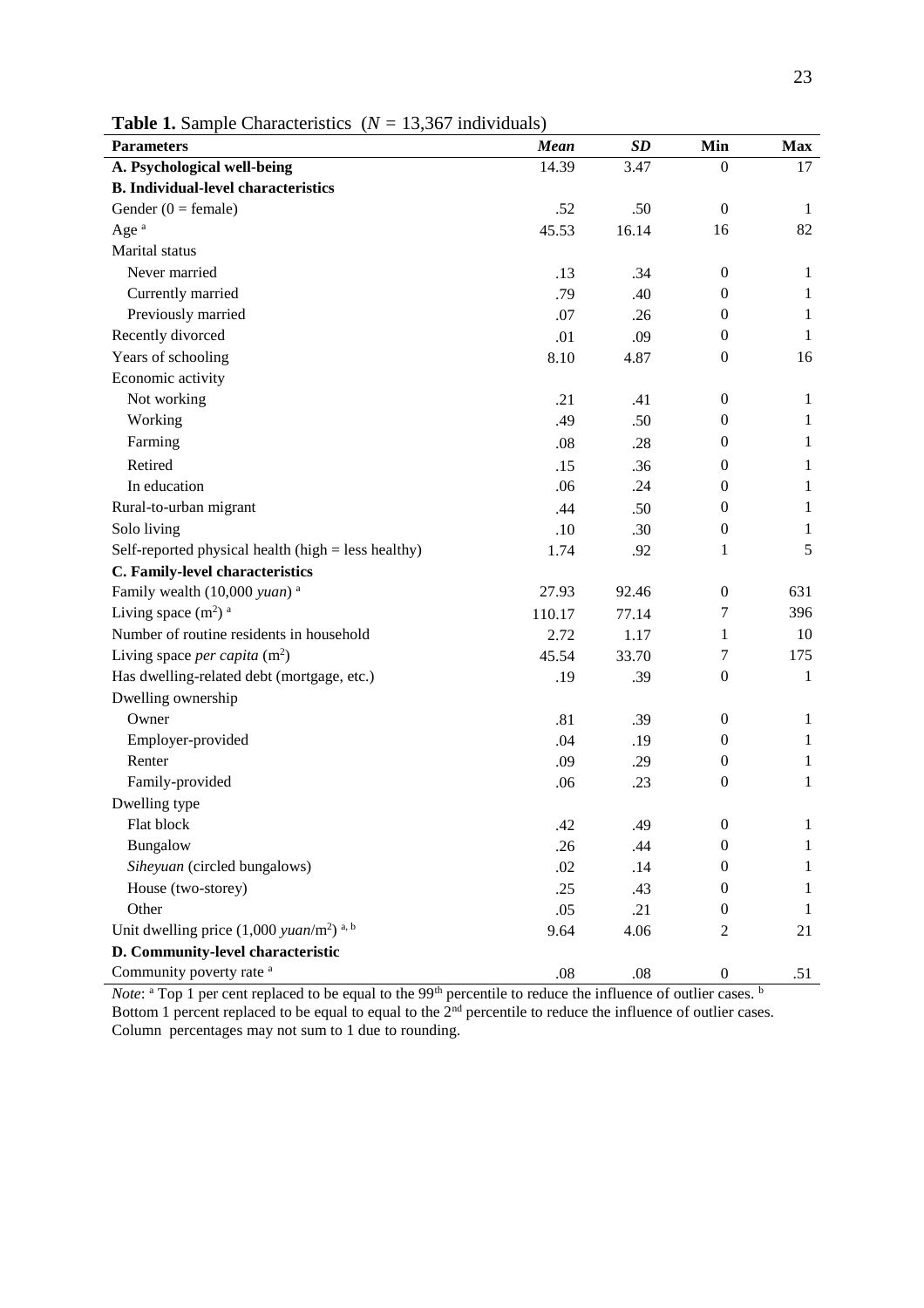| <b>Parameters</b>                               | Coef.     | S.E.       |
|-------------------------------------------------|-----------|------------|
| Gender ( $ref = female$ )                       | .493      | .413       |
| Age                                             | .057      | $.021**$   |
| Marital status (ref = never married)            |           |            |
| Married                                         | 6.981     | .819***    |
| Previously married                              | 1.306     | 1.204      |
| Solo living (no)                                | 45.639    | .734***    |
| Economic activity (ref = not working)           |           |            |
| Working                                         | .214      | .556       |
| Farming                                         | .932      | .986       |
| Retired                                         | .668      | .782       |
| In education                                    | 2.905     | 1.168*     |
| Year of schooling                               | .320      | $.057***$  |
| Rural-to-urban migrant ( $ref = urban native$ ) | $-1.416$  | $.639*$    |
| Dwelling-related debt ( $ref = no$ )            | 1.679     | .638**     |
| Dwelling ownership (ref = $o$ wner)             |           |            |
| Employer-provided                               | $-10.676$ | 1.285***   |
| Renter                                          | $-13.963$ | .938***    |
| Family-provided                                 | $-5.526$  | $.914***$  |
| Dwelling type ( $ref = flat block$ )            |           |            |
| Bungalow                                        | $-.502$   | .881       |
| Siheyuan (circled bungalow)                     | 9.072     | 1.853***   |
| House (two-storey)                              | 20.869    | .888***    |
| Other                                           | $-4.960$  | $1.324***$ |
| Unit dwelling price (log)                       | $-5.417$  | .266***    |
| Family wealth (log)                             | .853      | $.158***$  |
| Community poverty rate                          | $-26.934$ | 15.829†    |
| Intercept                                       | 33.148    | 1.444***   |
| Community-level variance                        | 226.732   | 20.171***  |
| Community level ICC                             | .299      |            |
| $AIC$ (Null = 127,587)                          | 122,750   |            |
| $LL$ (Null = -63,790)                           | $-61,350$ |            |

| <b>Table 2.</b> Multilevel Random-Intercept Model Predicting Living Space Per Capita (N = |  |
|-------------------------------------------------------------------------------------------|--|
| 13,367 individuals)                                                                       |  |

*Note*: ICC = Intra-Class Correlation Coefficient. AIC = Akaike Information Criterion. LL = Log-Likelihood. Continuous predictors centered at their grand means.

 $\uparrow p < .10; \, \vDash p < .05; \, \vDash \vDash p < .01; \, \vDash \vDash \vDash p < .001.$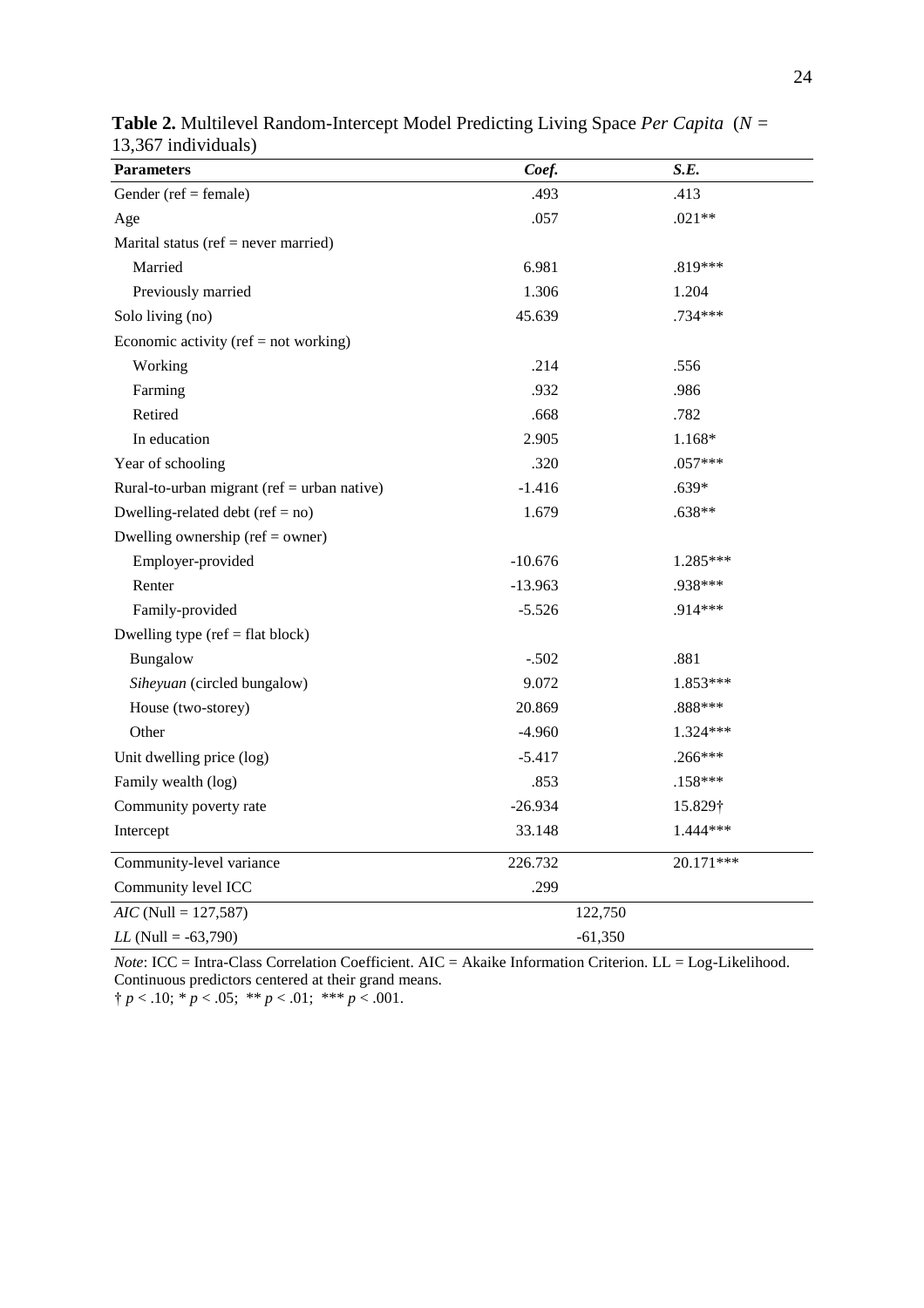|                                                       | Model A   |               | <b>Model B</b> |               | <b>Model C</b> |               |
|-------------------------------------------------------|-----------|---------------|----------------|---------------|----------------|---------------|
| <b>Parameters</b>                                     | Coef.     | S.E.          | Coef.          | S.E.          | Coef.          | S.E.          |
| Living space pc                                       | .002      | $.001*$       | .002           | .001          | .002           | .001          |
| Living space $pc \times$ Family Wealth                |           |               | .001           | .001          |                |               |
| Living space $pc \times$ Community poverty            |           |               |                |               | $-.047$        | $.016**$      |
| Gender ( $ref = female$ )                             | $-.224$   | $.051***$     | $-.224$        | $.051***$     | $-.225$        | $.051***$     |
| Age                                                   | .015      | $.003***$     | .015           | $.003***$     | .015           | $.003***$     |
| Marital status (ref $=$ never married)                |           |               |                |               |                |               |
| Married                                               | .483      | $.108***$     | .483           | $.108***$     | .485           | $.108***$     |
| Previously married                                    | $-.146$   | .164          | $-.145$        | .164          | $-.137$        | .164          |
| Recently divorced ( $ref = no$ )                      | $-.498$   | $.297\dagger$ | $-.498$        | $.297\dagger$ | $-.500$        | .297†         |
| Solo living $(ref = no)$                              | $-.271$   | $.114*$       | $-.257$        | $.114*$       | $-.289$        | $.114*$       |
| Economic activity (ref = not working)                 |           |               |                |               |                |               |
| Working                                               | .213      | $.073**$      | .210           | $.073**$      | .212           | $.073**$      |
| Farming                                               | .243      | $.127\dagger$ | .247           | $.127\dagger$ | .244           | $.127\dagger$ |
| Retired                                               | .949      | $.103***$     | .947           | $.103***$     | .951           | $.103***$     |
| In education                                          | .049      | .152          | .045           | .152          | .046           | .152          |
| Year of schooling                                     | .020      | $.008**$      | .020           | $.008**$      | .020           | $.008**$      |
| Self-reported physical health (high $=$<br>unhealthy) | $-1.161$  | .031***       | $-1.159$       | $.031***$     | $-1.160$       | $.031***$     |
| Rural-to-urban migrant (ref = urban<br>native)        | .060      | .083          | .062           | .083          | .061           | .083          |
| Dwelling-related debt ( $ref = no$ )                  | $-.235$   | .096*         | $-.225$        | $.096*$       | $-.229$        | .096*         |
| Dwelling ownership ( $ref = owner$ )                  |           |               |                |               |                |               |
| Employer-provided                                     | .057      | .188          | .052           | .188          | .047           | .188          |
| Renter                                                | .051      | .139          | .050           | .139          | .058           | .139          |
| Family-provided                                       | $-.256$   | $.136\dagger$ | $-.255$        | $.136\dagger$ | $-.251$        | $.136\dagger$ |
| Dwelling type ( $ref = flat block$ )                  |           |               |                |               |                |               |
| Bungalow                                              | .060      | .116          | .065           | .116          | .054           | .116          |
| Siheyuan (circled bungalow)                           | .624      | .270*         | .624           | $.270*$       | .616           | $.269*$       |
| House (two-storey)                                    | .105      | .119          | .097           | .119          | .098           | .119          |
| Other                                                 | $-.148$   | .186          | $-144$         | .186          | $-.176$        | .186          |
| Unit dwelling price (log)                             | .080      | $.035*$       | .079           | $.035*$       | .084           | $.035*$       |
| Family wealth (log)                                   | .102      | $.024***$     | .092           | $.025***$     | .103           | $.024***$     |
| Community poverty rate                                | $-3.397$  | 1.062**       | $-3.385$       | $1.062**$     | $-3.169$       | $1.063**$     |
| Individual-level intercept                            | 13.572    | $.154***$     | 13.573         | $.154***$     | 13.576         | .154***       |
| Community-level variance                              | .736      | $.082***$     | .735           | $.082***$     | .731           | $.082***$     |
| ICC for community level                               | .071      |               | .071           |               | .071           |               |
| Family-level variance                                 | 1.864     | $.121***$     | 1.864          | $.121***$     | 1.859          | $.121***$     |
| ICC for family level                                  | .252      |               | .252           |               | .252           |               |
| $AIC$ (Null = 69,861)                                 | 68,171    |               | 68,171         |               | 68,164         |               |
| $LL$ (Null = -34,927)                                 | $-34,056$ |               | $-34,055$      |               | $-34,052$      |               |

**Table 3.** Multilevel Random-Intercept Model Predicting Psychological Well-being (*N =*  13,367 individuals)

*Note*: *pc* = *per capita*. ICC = Intra-Class Correlation Coefficient. AIC = Akaike Information Criterion. LL = Log-Likelihood. Continuous variables centered at their grand means. Reference category in parenthesis.  $\uparrow p < .10; \, \ast p < .05; \, \ast \ast p < .01; \, \ast \ast \ast p < .001.$